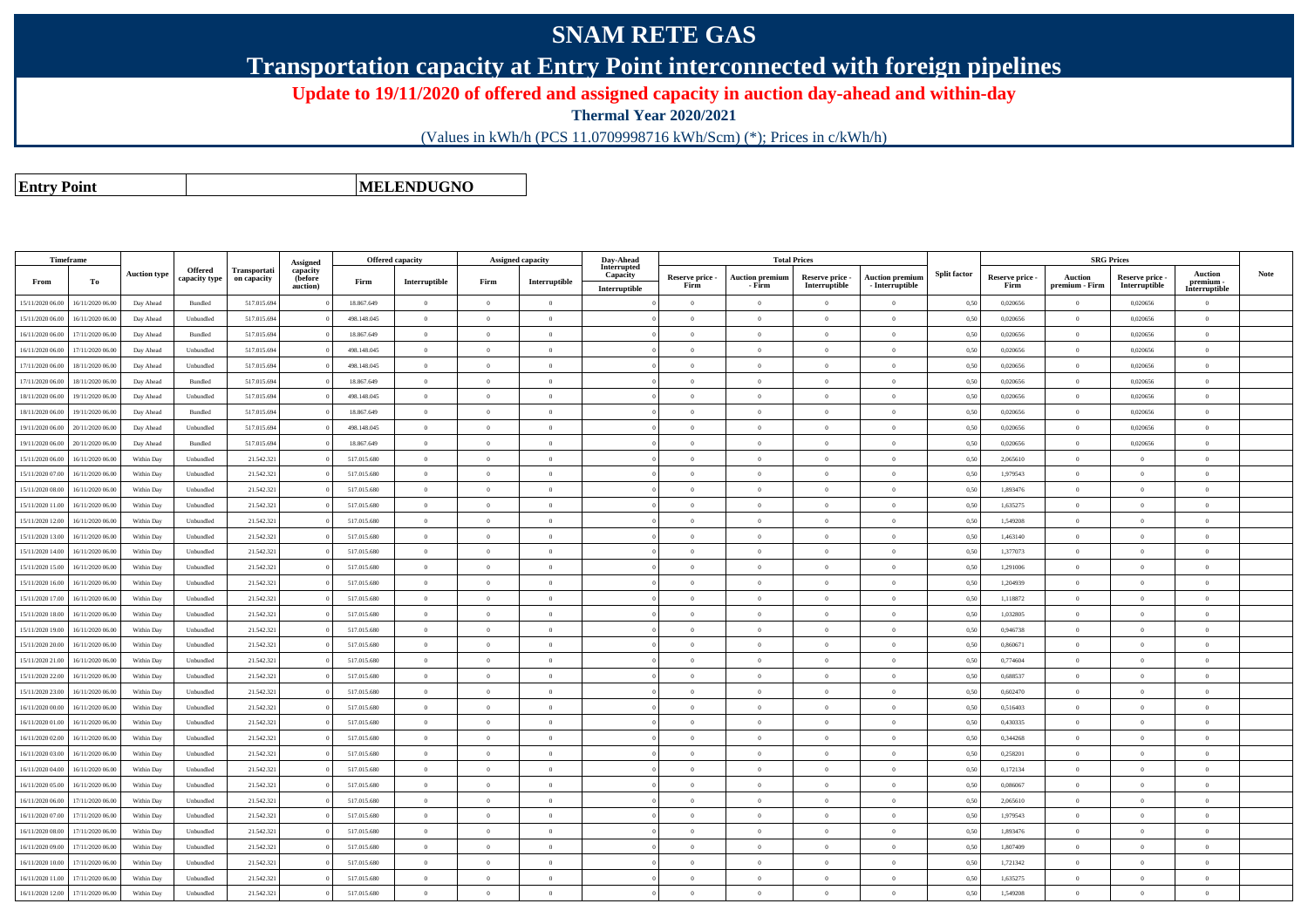|                                      |            |           |            |             |                |                |                | $\Omega$       |                |                |                |      |          | $\theta$       | $\Omega$       | $\theta$       |  |
|--------------------------------------|------------|-----------|------------|-------------|----------------|----------------|----------------|----------------|----------------|----------------|----------------|------|----------|----------------|----------------|----------------|--|
| 16/11/2020 13:00<br>17/11/2020 06:00 | Within Dav | Unbundled | 21.542.321 | 517.015.680 | $\overline{0}$ | $\overline{0}$ | $\Omega$       |                | $\Omega$       |                | $\overline{0}$ | 0,50 | 1,463140 |                |                |                |  |
| 16/11/2020 14.00<br>17/11/2020 06.00 | Within Day | Unbundled | 21.542.321 | 517.015.680 | $\overline{0}$ | $\overline{0}$ | $\theta$       | $\theta$       | $\mathbf{0}$   | $\overline{0}$ | $\overline{0}$ | 0,50 | 1,377073 | $\theta$       | $\theta$       | $\overline{0}$ |  |
| 16/11/2020 15.00<br>17/11/2020 06.00 | Within Day | Unbundled | 21.542.321 | 517.015.680 | $\overline{0}$ | $\overline{0}$ | $\overline{0}$ | $\bf{0}$       | $\bf{0}$       | $\overline{0}$ | $\mathbf{0}$   | 0,50 | 1,291006 | $\bf{0}$       | $\overline{0}$ | $\overline{0}$ |  |
| 16/11/2020 16:00<br>17/11/2020 06:00 | Within Dav | Unbundled | 21.542.321 | 517.015.680 | $\overline{0}$ | $\overline{0}$ | $\overline{0}$ | $\overline{0}$ | $\overline{0}$ | $\overline{0}$ | $\overline{0}$ | 0.5( | 1.204939 | $\theta$       | $\theta$       | $\overline{0}$ |  |
|                                      |            |           |            |             |                |                |                |                |                |                |                |      |          |                |                |                |  |
| 16/11/2020 17.00<br>17/11/2020 06.00 | Within Day | Unbundled | 21.542.321 | 517.015.680 | $\overline{0}$ | $\overline{0}$ | $\overline{0}$ | $\theta$       | $\mathbf{0}$   | $\overline{0}$ | $\bf{0}$       | 0,50 | 1,118872 | $\theta$       | $\theta$       | $\overline{0}$ |  |
| 16/11/2020 18.00<br>17/11/2020 06.00 | Within Day | Unbundled | 21.542.321 | 517.015.680 | $\overline{0}$ | $\overline{0}$ | $\overline{0}$ | $\bf{0}$       | $\bf{0}$       | $\overline{0}$ | $\mathbf{0}$   | 0,50 | 1,032805 | $\bf{0}$       | $\overline{0}$ | $\bf{0}$       |  |
| 16/11/2020 19:00<br>17/11/2020 06.00 | Within Day | Unbundled | 21.542.321 | 517.015.680 | $\overline{0}$ | $\overline{0}$ | $\overline{0}$ | $\overline{0}$ | $\overline{0}$ | $\overline{0}$ | $\overline{0}$ | 0.50 | 0,946738 | $\theta$       | $\theta$       | $\overline{0}$ |  |
| 16/11/2020 20.00<br>17/11/2020 06.00 | Within Day | Unbundled | 21.542.321 | 517.015.680 | $\overline{0}$ | $\overline{0}$ | $\overline{0}$ | $\theta$       | $\overline{0}$ | $\overline{0}$ | $\overline{0}$ | 0,50 | 0,860671 | $\theta$       | $\theta$       | $\overline{0}$ |  |
|                                      |            |           |            |             |                |                |                |                |                |                |                |      |          |                |                |                |  |
| 16/11/2020 21.00<br>17/11/2020 06.00 | Within Day | Unbundled | 21.542.321 | 517.015.680 | $\overline{0}$ | $\overline{0}$ | $\overline{0}$ | $\bf{0}$       | $\bf{0}$       | $\overline{0}$ | $\mathbf{0}$   | 0,50 | 0,774604 | $\,$ 0 $\,$    | $\bf{0}$       | $\overline{0}$ |  |
| 16/11/2020 22.00<br>17/11/2020 06:00 | Within Day | Unbundled | 21.542.321 | 517.015.680 | $\overline{0}$ | $\overline{0}$ | $\overline{0}$ | $\overline{0}$ | $\overline{0}$ | $\overline{0}$ | $\overline{0}$ | 0.50 | 0,688537 | $\theta$       | $\theta$       | $\overline{0}$ |  |
| 16/11/2020 23.00<br>17/11/2020 06.00 | Within Day | Unbundled | 21.542.321 | 517.015.680 | $\overline{0}$ | $\overline{0}$ | $\overline{0}$ | $\overline{0}$ | $\mathbf{0}$   | $\overline{0}$ | $\,$ 0 $\,$    | 0,50 | 0,602470 | $\theta$       | $\theta$       | $\overline{0}$ |  |
| 17/11/2020 00.00<br>17/11/2020 06.00 | Within Day | Unbundled | 21.542.321 | 517.015.680 | $\overline{0}$ | $\overline{0}$ | $\overline{0}$ | $\bf{0}$       | $\bf{0}$       | $\overline{0}$ | $\mathbf{0}$   | 0,50 | 0,516403 | $\bf{0}$       | $\overline{0}$ | $\overline{0}$ |  |
|                                      |            |           |            |             |                |                |                |                |                |                |                |      |          |                |                |                |  |
| 17/11/2020 01:00<br>17/11/2020 06:00 | Within Day | Unbundled | 21.542.321 | 517.015.680 | $\overline{0}$ | $\overline{0}$ | $\overline{0}$ | $\overline{0}$ | $\overline{0}$ | $\overline{0}$ | $\overline{0}$ | 0.5( | 0,430335 | $\theta$       | $\theta$       | $\overline{0}$ |  |
| 17/11/2020 02.00<br>17/11/2020 06.00 | Within Day | Unbundled | 21.542.321 | 517.015.680 | $\overline{0}$ | $\overline{0}$ | $\overline{0}$ | $\theta$       | $\overline{0}$ | $\overline{0}$ | $\overline{0}$ | 0,50 | 0,344268 | $\theta$       | $\theta$       | $\overline{0}$ |  |
| 17/11/2020 03.00<br>17/11/2020 06.00 | Within Day | Unbundled | 21.542.321 | 517.015.680 | $\overline{0}$ | $\overline{0}$ | $\overline{0}$ | $\bf{0}$       | $\bf{0}$       | $\overline{0}$ | $\mathbf{0}$   | 0,50 | 0,258201 | $\bf{0}$       | $\overline{0}$ | $\bf{0}$       |  |
| 17/11/2020 04:00<br>17/11/2020 06.00 | Within Day | Unbundled | 21.542.321 | 517.015.680 | $\overline{0}$ | $\overline{0}$ | $\overline{0}$ | $\overline{0}$ | $\overline{0}$ | $\overline{0}$ | $\overline{0}$ | 0.5( | 0,172134 | $\theta$       | $\theta$       | $\overline{0}$ |  |
|                                      |            |           |            |             |                |                |                |                |                |                |                |      |          |                |                |                |  |
| 17/11/2020 05.00<br>17/11/2020 06.00 | Within Day | Unbundled | 21.542.321 | 517.015.680 | $\overline{0}$ | $\overline{0}$ | $\overline{0}$ | $\overline{0}$ | $\mathbf{0}$   | $\overline{0}$ | $\bf{0}$       | 0,50 | 0,086067 | $\theta$       | $\theta$       | $\overline{0}$ |  |
| 17/11/2020 06.00<br>18/11/2020 06.00 | Within Day | Unbundled | 21.542.321 | 517.015.680 | $\overline{0}$ | $\overline{0}$ | $\overline{0}$ | $\bf{0}$       | $\bf{0}$       | $\overline{0}$ | $\mathbf{0}$   | 0,50 | 2,065610 | $\bf{0}$       | $\bf{0}$       | $\overline{0}$ |  |
| 17/11/2020 07.00<br>18/11/2020 06:00 | Within Day | Unbundled | 21.542.321 | 517.015.680 | $\overline{0}$ | $\overline{0}$ | $\overline{0}$ | $\overline{0}$ | $\overline{0}$ | $\overline{0}$ | $\overline{0}$ | 0.50 | 1,979543 | $\theta$       | $\theta$       | $\overline{0}$ |  |
| 17/11/2020 08.00<br>18/11/2020 06.00 | Within Day | Unbundled | 21.542.321 | 517.015.680 | $\overline{0}$ | $\overline{0}$ | $\overline{0}$ | $\theta$       | $\overline{0}$ | $\overline{0}$ | $\,$ 0 $\,$    | 0,50 | 1,893476 | $\theta$       | $\theta$       | $\overline{0}$ |  |
|                                      |            |           |            |             |                |                |                |                |                |                |                |      |          |                |                |                |  |
| 17/11/2020 09.00<br>18/11/2020 06.00 | Within Day | Unbundled | 21.542.321 | 517.015.680 | $\overline{0}$ | $\overline{0}$ | $\overline{0}$ | $\bf{0}$       | $\bf{0}$       | $\overline{0}$ | $\mathbf{0}$   | 0,50 | 1,807409 | $\,$ 0 $\,$    | $\bf{0}$       | $\overline{0}$ |  |
| 17/11/2020 10:00<br>18/11/2020 06:00 | Within Day | Unbundled | 21.542.321 | 517.015.680 | $\overline{0}$ | $\overline{0}$ | $\overline{0}$ | $\overline{0}$ | $\overline{0}$ | $\overline{0}$ | $\overline{0}$ | 0.5( | 1,721342 | $\overline{0}$ | $\theta$       | $\overline{0}$ |  |
| 17/11/2020 11:00<br>18/11/2020 06.00 | Within Day | Unbundled | 21.542.321 | 517.015.680 | $\overline{0}$ | $\overline{0}$ | $\overline{0}$ | $\theta$       | $\mathbf{0}$   | $\overline{0}$ | $\,$ 0 $\,$    | 0,50 | 1,635275 | $\theta$       | $\theta$       | $\overline{0}$ |  |
| 17/11/2020 12.00<br>18/11/2020 06.00 | Within Day | Unbundled | 21.542.321 | 517.015.680 | $\overline{0}$ | $\overline{0}$ | $\overline{0}$ | $\bf{0}$       | $\bf{0}$       | $\overline{0}$ | $\mathbf{0}$   | 0,50 | 1,549208 | $\bf{0}$       | $\overline{0}$ | $\bf{0}$       |  |
| 17/11/2020 13:00<br>18/11/2020 06.00 | Within Day | Unbundled | 21.542.321 | 517.015.680 | $\overline{0}$ | $\overline{0}$ | $\overline{0}$ | $\overline{0}$ | $\overline{0}$ | $\overline{0}$ | $\overline{0}$ | 0.50 | 1,463140 | $\overline{0}$ | $\theta$       | $\overline{0}$ |  |
|                                      |            |           |            |             |                |                |                |                |                |                |                |      |          |                |                |                |  |
| 17/11/2020 14.00<br>18/11/2020 06.00 | Within Day | Unbundled | 21.542.321 | 517.015.680 | $\overline{0}$ | $\overline{0}$ | $\overline{0}$ | $\theta$       | $\overline{0}$ | $\overline{0}$ | $\bf{0}$       | 0,50 | 1,377073 | $\theta$       | $\theta$       | $\overline{0}$ |  |
| 17/11/2020 15.00<br>18/11/2020 06.00 | Within Day | Unbundled | 21.542.321 | 517.015.680 | $\overline{0}$ | $\overline{0}$ | $\overline{0}$ | $\bf{0}$       | $\bf{0}$       | $\overline{0}$ | $\mathbf{0}$   | 0,50 | 1,291006 | $\,$ 0 $\,$    | $\bf{0}$       | $\overline{0}$ |  |
| 17/11/2020 16:00<br>18/11/2020 06:00 | Within Day | Unbundled | 21.542.321 | 517.015.680 | $\overline{0}$ | $\overline{0}$ | $\overline{0}$ | $\overline{0}$ | $\overline{0}$ | $\overline{0}$ | $\overline{0}$ | 0.50 | 1.204939 | $\theta$       | $\theta$       | $\overline{0}$ |  |
| 17/11/2020 17.00<br>18/11/2020 06.00 | Within Day | Unbundled | 21.542.321 | 517.015.680 | $\overline{0}$ | $\overline{0}$ | $\overline{0}$ | $\overline{0}$ | $\mathbf{0}$   | $\overline{0}$ | $\bf{0}$       | 0,50 | 1,118872 | $\theta$       | $\theta$       | $\overline{0}$ |  |
|                                      |            |           |            |             |                |                |                |                |                |                |                |      |          |                |                |                |  |
| 17/11/2020 18.00<br>18/11/2020 06.00 | Within Day | Unbundled | 21.542.321 | 517.015.680 | $\overline{0}$ | $\overline{0}$ | $\overline{0}$ | $\bf{0}$       | $\bf{0}$       | $\overline{0}$ | $\mathbf{0}$   | 0,50 | 1,032805 | $\bf{0}$       | $\overline{0}$ | $\overline{0}$ |  |
| 17/11/2020 19:00<br>18/11/2020 06.00 | Within Day | Unbundled | 21.542.321 | 517.015.680 | $\overline{0}$ | $\theta$       | $\overline{0}$ | $\overline{0}$ | $\overline{0}$ | $\theta$       | $\overline{0}$ | 0.50 | 0.946738 | $\,$ 0 $\,$    | $\Omega$       | $\theta$       |  |
| 17/11/2020 20.00<br>18/11/2020 06.00 | Within Day | Unbundled | 21.542.321 | 517.015.680 | $\overline{0}$ | $\overline{0}$ | $\overline{0}$ | $\theta$       | $\overline{0}$ | $\overline{0}$ | $\,$ 0 $\,$    | 0,50 | 0,860671 | $\theta$       | $\theta$       | $\overline{0}$ |  |
| 17/11/2020 21.00<br>18/11/2020 06.00 | Within Day | Unbundled | 21.542.321 | 517.015.680 | $\overline{0}$ | $\overline{0}$ | $\overline{0}$ | $\bf{0}$       | $\bf{0}$       | $\overline{0}$ | $\mathbf{0}$   | 0,50 | 0,774604 | $\bf{0}$       | $\overline{0}$ | $\bf{0}$       |  |
|                                      |            |           |            |             | $\overline{0}$ | $\theta$       | $\Omega$       | $\overline{0}$ | $\bf{0}$       | $\theta$       | $\overline{0}$ | 0.50 | 0.688537 | $\overline{0}$ | $\Omega$       | $\theta$       |  |
| 17/11/2020 22.00<br>18/11/2020 06.00 | Within Day | Unbundled | 21.542.321 | 517.015.680 |                |                |                |                |                |                |                |      |          |                |                |                |  |
| 17/11/2020 23.00<br>18/11/2020 06.00 | Within Day | Unbundled | 21.542.321 | 517.015.680 | $\overline{0}$ | $\overline{0}$ | $\overline{0}$ | $\overline{0}$ | $\overline{0}$ | $\overline{0}$ | $\bf{0}$       | 0,50 | 0,602470 | $\theta$       | $\theta$       | $\overline{0}$ |  |
| 18/11/2020 00.00<br>18/11/2020 06.00 | Within Day | Unbundled | 21.542.321 | 517.015.680 | $\overline{0}$ | $\overline{0}$ | $\overline{0}$ | $\bf{0}$       | $\bf{0}$       | $\overline{0}$ | $\mathbf{0}$   | 0,50 | 0,516403 | $\bf{0}$       | $\bf{0}$       | $\overline{0}$ |  |
| 18/11/2020 01:00<br>18/11/2020 06.00 | Within Day | Unbundled | 21.542.321 | 517.015.680 | $\overline{0}$ | $\theta$       | $\Omega$       | $\overline{0}$ | $\overline{0}$ | $\theta$       | $\overline{0}$ | 0.50 | 0.430335 | $\overline{0}$ | $\Omega$       | $\theta$       |  |
| 18/11/2020 02.00<br>18/11/2020 06.00 | Within Day | Unbundled | 21.542.321 | 517.015.680 | $\overline{0}$ | $\overline{0}$ | $\overline{0}$ | $\theta$       | $\overline{0}$ | $\overline{0}$ | $\bf{0}$       | 0,50 | 0,344268 | $\theta$       | $\theta$       | $\overline{0}$ |  |
|                                      |            |           |            |             |                |                |                |                |                |                |                |      |          |                |                |                |  |
| 18/11/2020 03.00<br>18/11/2020 06.00 | Within Day | Unbundled | 21.542.321 | 517.015.680 | $\overline{0}$ | $\overline{0}$ | $\overline{0}$ | $\bf{0}$       | $\bf{0}$       | $\overline{0}$ | $\mathbf{0}$   | 0,50 | 0,258201 | $\bf{0}$       | $\overline{0}$ | $\overline{0}$ |  |
| 18/11/2020 04:00<br>18/11/2020 06.00 | Within Day | Unbundled | 21.542.321 | 517.015.680 | $\overline{0}$ | $\theta$       | $\overline{0}$ | $\overline{0}$ | $\overline{0}$ | $\theta$       | $\overline{0}$ | 0.50 | 0,172134 | $\,$ 0 $\,$    | $\Omega$       | $\theta$       |  |
| 18/11/2020 05:00<br>18/11/2020 06.00 | Within Day | Unbundled | 21.542.321 | 517.015.680 | $\overline{0}$ | $\overline{0}$ | $\overline{0}$ | $\overline{0}$ | $\overline{0}$ | $\overline{0}$ | $\,$ 0 $\,$    | 0,50 | 0,086067 | $\theta$       | $\theta$       | $\overline{0}$ |  |
| 18/11/2020 06.00<br>19/11/2020 06.00 | Within Day | Unbundled | 21.542.321 | 517.015.680 | $\overline{0}$ | $\overline{0}$ | $\overline{0}$ | $\bf{0}$       | $\bf{0}$       | $\overline{0}$ | $\mathbf{0}$   | 0,50 | 2,065610 | $\bf{0}$       | $\overline{0}$ | $\bf{0}$       |  |
|                                      |            |           |            | 517.015.680 | $\overline{0}$ | $\theta$       | $\Omega$       | $\Omega$       | $\Omega$       | $\theta$       |                |      |          | $\theta$       | $\Omega$       | $\theta$       |  |
| 18/11/2020 07:00<br>19/11/2020 06.0  | Within Day | Unbundled | 21.542.321 |             |                |                |                |                |                |                | $\overline{0}$ | 0.50 | 1,979543 |                |                |                |  |
| 18/11/2020 08:00<br>19/11/2020 06.00 | Within Day | Unbundled | 21.542.321 | 517.015.680 | $\overline{0}$ | $\overline{0}$ | $\overline{0}$ | $\bf{0}$       | $\bf{0}$       | $\overline{0}$ | $\mathbf{0}$   | 0,50 | 1,893476 | $\,$ 0 $\,$    | $\bf{0}$       | $\overline{0}$ |  |
| 18/11/2020 09:00 19/11/2020 06:00    | Within Day | Unbundled | 21.542.321 | 517.015.680 | $\bf{0}$       | $\bf{0}$       |                | $\bf{0}$       |                |                | $\bf{0}$       | 0,50 | 1,807409 | $\bf{0}$       | $\bf{0}$       |                |  |
| 18/11/2020 10:00<br>19/11/2020 06:00 | Within Day | Unbundled | 21.542.321 | 517.015.680 | $\overline{0}$ | $\overline{0}$ | $\overline{0}$ | $\overline{0}$ | $\overline{0}$ | $\Omega$       | $\overline{0}$ | 0.50 | 1,721342 | $\overline{0}$ | $\theta$       | $\theta$       |  |
| 18/11/2020 11:00<br>19/11/2020 06.00 | Within Day | Unbundled | 21.542.321 | 517.015.680 | $\overline{0}$ | $\overline{0}$ | $\overline{0}$ | $\bf{0}$       | $\overline{0}$ | $\overline{0}$ | $\,$ 0 $\,$    | 0,50 | 1,635275 | $\,$ 0 $\,$    | $\,$ 0 $\,$    | $\overline{0}$ |  |
|                                      |            |           |            |             |                |                |                |                |                |                |                |      |          |                |                |                |  |
| 18/11/2020 12.00<br>19/11/2020 06:00 | Within Day | Unbundled | 21.542.321 | 517.015.680 | $\overline{0}$ | $\overline{0}$ | $\overline{0}$ | $\bf{0}$       | $\overline{0}$ | $\overline{0}$ | $\mathbf{0}$   | 0,50 | 1,549208 | $\overline{0}$ | $\bf{0}$       | $\overline{0}$ |  |
| 18/11/2020 13:00<br>19/11/2020 06.00 | Within Day | Unbundled | 21.542.321 | 517.015.680 | $\overline{0}$ | $\overline{0}$ | $\overline{0}$ | $\overline{0}$ | $\overline{0}$ | $\overline{0}$ | $\mathbf{0}$   | 0.50 | 1,463140 | $\bf{0}$       | $\theta$       | $\overline{0}$ |  |
| 18/11/2020 14:00<br>19/11/2020 06.00 | Within Day | Unbundled | 21.542.321 | 517.015.680 | $\overline{0}$ | $\overline{0}$ | $\overline{0}$ | $\overline{0}$ | $\overline{0}$ | $\overline{0}$ | $\,$ 0 $\,$    | 0,50 | 1,377073 | $\,$ 0 $\,$    | $\theta$       | $\overline{0}$ |  |
| 18/11/2020 15.00<br>19/11/2020 06.00 | Within Day | Unbundled | 21.542.321 | 517.015.680 | $\overline{0}$ | $\overline{0}$ | $\overline{0}$ | $\bf{0}$       | $\bf{0}$       | $\overline{0}$ | $\mathbf{0}$   | 0,50 | 1,291006 | $\overline{0}$ | $\bf{0}$       | $\overline{0}$ |  |
|                                      |            |           |            |             |                |                |                |                |                |                |                |      |          |                |                |                |  |
| 18/11/2020 16:00<br>19/11/2020 06.00 | Within Day | Unbundled | 21.542.321 | 517.015.680 | $\overline{0}$ | $\overline{0}$ | $\overline{0}$ | $\overline{0}$ | $\overline{0}$ | $\overline{0}$ | $\mathbf{0}$   | 0.50 | 1,204939 | $\bf{0}$       | $\theta$       | $\overline{0}$ |  |
| 18/11/2020 17.00<br>19/11/2020 06.00 | Within Day | Unbundled | 21.542.321 | 517.015.680 | $\overline{0}$ | $\overline{0}$ | $\overline{0}$ | $\bf{0}$       | $\bf{0}$       | $\overline{0}$ | $\,$ 0 $\,$    | 0,50 | 1,118872 | $\,$ 0 $\,$    | $\bf{0}$       | $\overline{0}$ |  |
| 18/11/2020 18.00<br>19/11/2020 06:00 | Within Day | Unbundled | 21.542.321 | 517.015.680 | $\overline{0}$ | $\overline{0}$ | $\overline{0}$ | $\bf{0}$       | $\bf{0}$       | $\overline{0}$ | $\mathbf{0}$   | 0,50 | 1,032805 | $\bf{0}$       | $\overline{0}$ | $\bf{0}$       |  |
| 18/11/2020 19:00<br>19/11/2020 06.00 | Within Day | Unbundled | 21.542.321 | 517.015.680 | $\overline{0}$ | $\overline{0}$ | $\overline{0}$ | $\overline{0}$ | $\overline{0}$ | $\overline{0}$ | $\mathbf{0}$   | 0.50 | 0.946738 | $\bf{0}$       | $\theta$       | $\overline{0}$ |  |
|                                      |            |           |            |             |                |                |                |                |                |                |                |      |          |                |                |                |  |
| 18/11/2020 20.00<br>19/11/2020 06.00 | Within Day | Unbundled | 21.542.321 | 517.015.680 | $\overline{0}$ | $\overline{0}$ | $\overline{0}$ | $\bf{0}$       | $\bf{0}$       | $\overline{0}$ | $\,$ 0 $\,$    | 0,50 | 0,860671 | $\,$ 0 $\,$    | $\,0\,$        | $\overline{0}$ |  |
| 18/11/2020 21.00 19/11/2020 06.00    | Within Day | Unbundled | 21.542.321 | 517.015.680 | $\overline{0}$ | $\overline{0}$ | $\overline{0}$ | $\bf{0}$       | $\bf{0}$       | $\overline{0}$ | $\mathbf{0}$   | 0,50 | 0,774604 | $\overline{0}$ | $\bf{0}$       | $\overline{0}$ |  |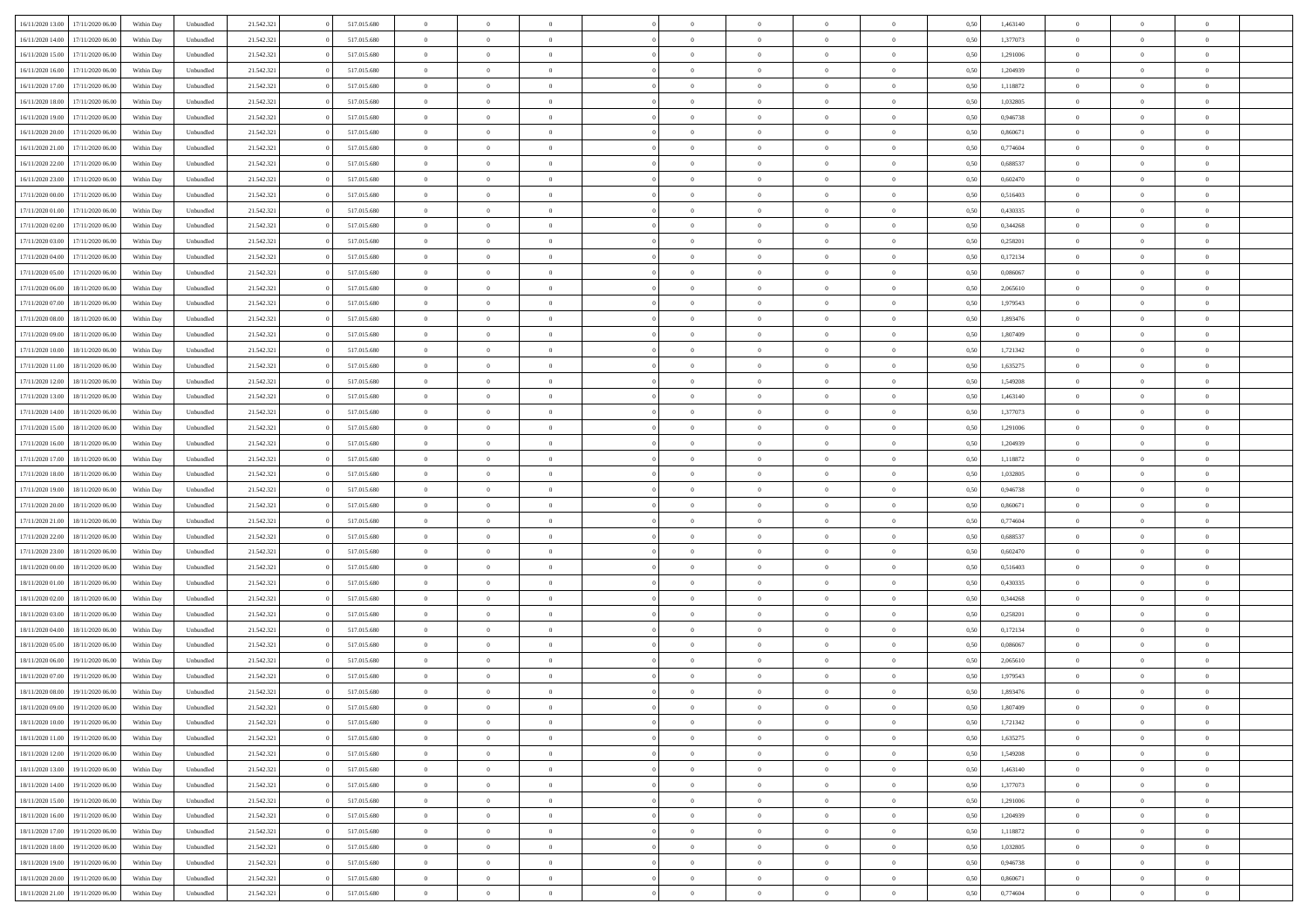| 18/11/2020 22.00 19/11/2020 06.00 Within Day |            | Unbundled | 21.542.321 | 517.015.680 |  |  |              |  | 0.50 | 0.688537 |  |          |  |
|----------------------------------------------|------------|-----------|------------|-------------|--|--|--------------|--|------|----------|--|----------|--|
| 18/11/2020 23.00 19/11/2020 06.00            | Within Day | Unbundled | 21.542.321 | 517.015.680 |  |  |              |  | 0,50 | 0,602470 |  |          |  |
| 19/11/2020 00:00 19/11/2020 06:00            | Within Day | Unbundled | 21.542.321 | 517.015.680 |  |  | $\Omega$     |  | 0.50 | 0.516403 |  |          |  |
| 19/11/2020 01.00 19/11/2020 06.00            | Within Day | Unbundled | 21.542.321 | 517.015.680 |  |  |              |  | 0.50 | 0,430335 |  |          |  |
| 19/11/2020 02.00 19/11/2020 06.00            | Within Day | Unbundled | 21.542.321 | 517.015.680 |  |  |              |  | 0.50 | 0,344268 |  |          |  |
| 19/11/2020 03.00 19/11/2020 06.00 Within Day |            | Unbundled | 21.542.321 | 517.015.680 |  |  | $\mathbf{a}$ |  | 0.50 | 0,258201 |  | $\Omega$ |  |
| 19/11/2020 04:00 19/11/2020 06:00            | Within Day | Unbundled | 21.542.321 | 517.015.680 |  |  |              |  | 0.50 | 0,172134 |  |          |  |
| 19/11/2020 05:00 19/11/2020 06:00            | Within Day | Unbundled | 21.542.321 | 517.015.680 |  |  |              |  | 0.50 | 0,086067 |  |          |  |
| 19/11/2020 06:00 20/11/2020 06:00            | Within Day | Unbundled | 21.542.321 | 517.015.680 |  |  |              |  | 0.50 | 2.065610 |  |          |  |
| 19/11/2020 07.00 20/11/2020 06.00            | Within Dav | Unbundled | 21.542.321 | 517.015.680 |  |  |              |  | 0.50 | 1,979543 |  |          |  |
| 19/11/2020 08:00 20/11/2020 06:00            | Within Day | Unbundled | 21.542.321 | 517.015.680 |  |  |              |  | 0.50 | 1,893476 |  |          |  |

(\*) GCV used for the purpose of the conversion does not corresponding to the actual GCV of the Gas Day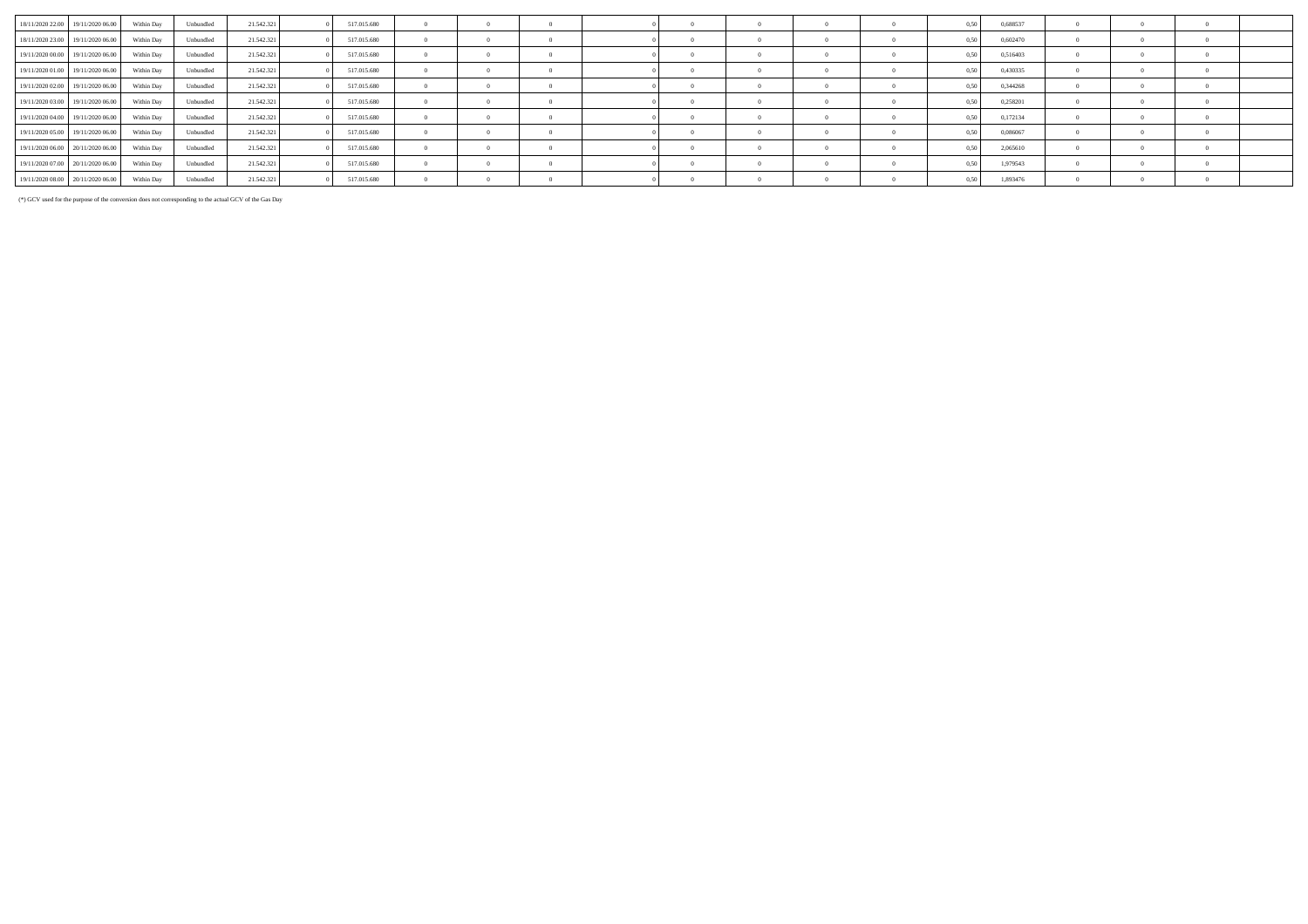## **SNAM RETE GAS**

**Transportation capacity at Entry Point interconnected with foreign pipelines**

**Update to 19/11/2020 of offered and assigned capacity in auction day-ahead and within-day**

**Thermal Year 2020/2021**

(Values in Scm/day (15° C; 1,01325 bar); Prices in c/Scm)

**Entry Point**

**MELENDUGNO**

| Timeframe        |                  |                     |                                 |                             | Assigned                        | Offered capacity |                |                | Assigned capacity | Day-Ahead                                |                         |                                  | <b>Total Prices</b>              |                                           |                     |                         | <b>SRG Prices</b>         |                                  |                                       |             |
|------------------|------------------|---------------------|---------------------------------|-----------------------------|---------------------------------|------------------|----------------|----------------|-------------------|------------------------------------------|-------------------------|----------------------------------|----------------------------------|-------------------------------------------|---------------------|-------------------------|---------------------------|----------------------------------|---------------------------------------|-------------|
| From             | To               | <b>Auction type</b> | <b>Offered</b><br>capacity type | Transportati<br>on capacity | capacity<br>(before<br>auction) | Firm             | Interruptible  | Firm           | Interruptible     | Interrupted<br>Capacity<br>Interruptible | Reserve price -<br>Firm | <b>Auction premium</b><br>- Firm | Reserve price -<br>Interruptible | <b>Auction premiun</b><br>- Interruptible | <b>Split factor</b> | Reserve price -<br>Firm | Auction<br>premium - Firm | Reserve price -<br>Interruptible | Auction<br>premium -<br>Interruptible | <b>Note</b> |
| 15/11/2020 06:00 | 16/11/2020 06:00 | Day Ahead           | Bundled                         | 46.700.000                  |                                 | 1.704.241        | $\overline{0}$ | $\overline{0}$ | $\overline{0}$    |                                          | $\overline{0}$          | $\theta$                         | $\overline{0}$                   | $\Omega$                                  | 0,50                | 0,228684                | $\overline{0}$            | 0,228684                         | $\overline{0}$                        |             |
| 15/11/2020 06:00 | 16/11/2020 06.00 | Day Ahead           | Unbundled                       | 46.700.000                  |                                 | 44.995.759       | $\overline{0}$ | $\Omega$       | $\Omega$          |                                          | $\Omega$                |                                  | $\Omega$                         | $\Omega$                                  | 0,50                | 0,228684                | $\overline{0}$            | 0,228684                         | $\Omega$                              |             |
| 16/11/2020 06:00 | 17/11/2020 06:00 | Day Ahead           | Bundled                         | 46.700.000                  |                                 | 1.704.241        | $\overline{0}$ | $\overline{0}$ | $\overline{0}$    |                                          | $\overline{0}$          | $\theta$                         | $\overline{0}$                   | $\overline{0}$                            | 0,50                | 0,228684                | $\,$ 0 $\,$               | 0,228684                         | $\bf{0}$                              |             |
| 16/11/2020 06.00 | 17/11/2020 06.00 | Day Ahead           | Unbundled                       | 46.700.000                  |                                 | 44.995.759       | $\overline{0}$ | $\overline{0}$ | $\overline{0}$    |                                          | $\overline{0}$          | $\overline{0}$                   | $\overline{0}$                   | $\overline{0}$                            | 0,50                | 0,228684                | $\overline{0}$            | 0,228684                         | $\bf{0}$                              |             |
| 17/11/2020 06:00 | 18/11/2020 06:00 | Day Ahead           | Unbundled                       | 46,700,000                  |                                 | 44.995.759       | $\overline{0}$ | $\Omega$       | $\Omega$          |                                          | $\Omega$                | $\theta$                         | $\Omega$                         | $\theta$                                  | 0.50                | 0,228684                | $\overline{0}$            | 0.228684                         | $\theta$                              |             |
| 17/11/2020 06.00 | 18/11/2020 06.0  | Day Ahead           | Bundled                         | 46.700.000                  |                                 | 1.704.241        | $\overline{0}$ | $\overline{0}$ | $\overline{0}$    |                                          | $\Omega$                | $\theta$                         | $\overline{0}$                   | $\overline{0}$                            | 0,50                | 0,228684                | $\overline{0}$            | 0,228684                         | $\bf{0}$                              |             |
| 18/11/2020 06:00 | 19/11/2020 06.00 | Day Ahead           | Unbundled                       | 46.700.000                  |                                 | 44.995.759       | $\overline{0}$ | $\Omega$       | $\Omega$          |                                          | $\Omega$                | $\theta$                         | $\theta$                         | $\theta$                                  | 0,50                | 0,228684                | $\overline{0}$            | 0,228684                         | $\theta$                              |             |
| 18/11/2020 06:00 | 19/11/2020 06:00 | Day Ahead           | Bundled                         | 46,700,000                  |                                 | 1.704.241        | $\overline{0}$ | $\theta$       | $\theta$          |                                          | $\Omega$                | $\theta$                         | $\Omega$                         | $\theta$                                  | 0.50                | 0,228684                | $\overline{0}$            | 0.228684                         | $\Omega$                              |             |
| 19/11/2020 06:00 | 20/11/2020 06:00 | Day Ahead           | Unbundled                       | 46.700.000                  |                                 | 44.995.759       | $\theta$       | $\Omega$       | $\Omega$          |                                          | $\Omega$                |                                  | $\Omega$                         | $\theta$                                  | 0,50                | 0,228684                | $\Omega$                  | 0,228684                         | $\Omega$                              |             |
| 19/11/2020 06:00 | 20/11/2020 06:00 | Day Ahead           | Bundled                         | 46,700,000                  |                                 | 1.704.241        | $\overline{0}$ | $\overline{0}$ | $\overline{0}$    |                                          | $\overline{0}$          | $\theta$                         | $\overline{0}$                   | $\overline{0}$                            | 0.50                | 0,228684                | $\overline{0}$            | 0,228684                         | $\Omega$                              |             |
| 15/11/2020 06.00 | 16/11/2020 06.00 | Within Day          | Unbundled                       | 46.700.000                  |                                 | 1.120.799.969    | $\overline{0}$ | $\overline{0}$ | $\overline{0}$    |                                          | $\overline{0}$          | $\theta$                         | $\overline{0}$                   | $\bf{0}$                                  | 0,50                | 0,952849                | $\overline{0}$            | $\overline{0}$                   | $\bf{0}$                              |             |
| 15/11/2020 07:00 | 16/11/2020 06.00 | Within Day          | Unbundled                       | 46.700.000                  |                                 | 1.074.099.970    | $\overline{0}$ | $\overline{0}$ | $\overline{0}$    |                                          | $\overline{0}$          | $\theta$                         | $\overline{0}$                   | $\mathbf{0}$                              | 0,50                | 0.952849                | $\overline{0}$            | $\theta$                         | $\Omega$                              |             |
| 15/11/2020 08.00 | 16/11/2020 06.00 | Within Day          | Unbundled                       | 46.700.000                  |                                 | 1.027.399.972    | $\,$ 0 $\,$    | $\overline{0}$ | $\overline{0}$    |                                          | $\overline{0}$          | $\theta$                         | $\overline{0}$                   | $\overline{0}$                            | 0,50                | 0,952849                | $\overline{0}$            | $\bf{0}$                         | $\bf{0}$                              |             |
| 15/11/2020 11:00 | 16/11/2020 06.00 | Within Day          | Unbundled                       | 46.700.000                  |                                 | 887.299.975      | $\overline{0}$ | $\overline{0}$ | $\overline{0}$    |                                          | $\overline{0}$          | $\theta$                         | $\overline{0}$                   | $\mathbf{0}$                              | 0,50                | 0.952849                | $\overline{0}$            | $\theta$                         | $\bf{0}$                              |             |
| 15/11/2020 12:00 | 16/11/2020 06.00 | Within Day          | Unbundled                       | 46,700,000                  |                                 | 840,599,977      | $\overline{0}$ | $\Omega$       | $\Omega$          |                                          | $\theta$                | $\sqrt{2}$                       | $\Omega$                         | $\Omega$                                  | 0,50                | 0,952849                | $\Omega$                  | $\Omega$                         | $\Omega$                              |             |
| 15/11/2020 13.00 | 16/11/2020 06.0  | Within Day          | Unbundled                       | 46.700.000                  |                                 | 793.899.978      | $\overline{0}$ | $\overline{0}$ | $\overline{0}$    |                                          | $\Omega$                | $\sim$                           | $\overline{0}$                   | $\Omega$                                  | 0,50                | 0.952848                | $\overline{0}$            | $\Omega$                         | $\Omega$                              |             |
| 15/11/2020 14:00 | 16/11/2020 06.00 | Within Day          | Unbundled                       | 46.700.000                  |                                 | 747.199.979      | $\overline{0}$ | $\theta$       | $\overline{0}$    |                                          | $\Omega$                | $\theta$                         | $\overline{0}$                   | $\mathbf{0}$                              | 0,50                | 0,952848                | $\overline{0}$            | $\theta$                         | $\Omega$                              |             |
| 15/11/2020 15:00 | 16/11/2020 06.00 | Within Day          | Unbundled                       | 46,700,000                  |                                 | 700.499.981      | $\overline{0}$ | $\theta$       | $\overline{0}$    |                                          | $\overline{0}$          | $\overline{0}$                   | $\overline{0}$                   | $\overline{0}$                            | 0.50                | 0.952848                | $\,$ 0 $\,$               | $\Omega$                         | $\theta$                              |             |
| 15/11/2020 16:00 | 16/11/2020 06:00 | Within Day          | Unbundled                       | 46.700.000                  |                                 | 653.799.982      | $\overline{0}$ | $\overline{0}$ | $\Omega$          |                                          | $\Omega$                | $\theta$                         | $\overline{0}$                   | $\theta$                                  | 0.50                | 0,952849                | $\overline{0}$            | $\Omega$                         | $\Omega$                              |             |
| 15/11/2020 17.00 | 16/11/2020 06:00 | Within Day          | Unbundled                       | 46,700,000                  |                                 | 607.099.983      | $\overline{0}$ | $\overline{0}$ | $\overline{0}$    |                                          | $\overline{0}$          | $\theta$                         | $\overline{0}$                   | $\overline{0}$                            | 0.50                | 0.952849                | $\overline{0}$            | $\theta$                         | $\bf{0}$                              |             |
| 15/11/2020 18:00 | 16/11/2020 06.00 | Within Day          | Unbundled                       | 46.700.000                  |                                 | 560.399.984      | $\overline{0}$ | $\overline{0}$ | $\overline{0}$    |                                          | $\overline{0}$          | $\theta$                         | $\overline{0}$                   | $\mathbf{0}$                              | 0,50                | 0.952849                | $\overline{0}$            | $\theta$                         | $\Omega$                              |             |
| 15/11/2020 19:00 | 16/11/2020 06.00 | Within Day          | Unbundled                       | 46.700.000                  |                                 | 513.699.986      | $\overline{0}$ | $\Omega$       | $\Omega$          |                                          | $\Omega$                |                                  | $\theta$                         | $\theta$                                  | 0,50                | 0.952849                | $\overline{0}$            | $\Omega$                         | $\theta$                              |             |
| 15/11/2020 20:00 | 16/11/2020 06.00 | Within Day          | Unbundled                       | 46,700,000                  |                                 | 466.999.987      | $\overline{0}$ | $\overline{0}$ | $\overline{0}$    |                                          | $\overline{0}$          | $\theta$                         | $\overline{0}$                   | $\overline{0}$                            | 0,50                | 0,952849                | $\overline{0}$            | $\overline{0}$                   | $\Omega$                              |             |
| 15/11/2020 21.00 | 16/11/2020 06.00 | Within Day          | Unbundled                       | 46.700.000                  |                                 | 420.299.988      | $\overline{0}$ | $\overline{0}$ | $\overline{0}$    |                                          | $\overline{0}$          | $\theta$                         | $\overline{0}$                   | $\mathbf{0}$                              | 0,50                | 0.952849                | $\overline{0}$            | $\theta$                         | $\bf{0}$                              |             |
| 15/11/2020 22.00 | 16/11/2020 06.00 | Within Day          | Unbundled                       | 46,700,000                  |                                 | 373.599.989      | $\overline{0}$ | $\theta$       | $\theta$          |                                          | $\Omega$                | $\theta$                         | $\overline{0}$                   | $\theta$                                  | 0,50                | 0,952849                | $\overline{0}$            | $\Omega$                         | $\Omega$                              |             |
| 15/11/2020 23.00 | 16/11/2020 06.00 | Within Day          | Unbundled                       | 46.700.000                  |                                 | 326.899.991      | $\overline{0}$ | $\overline{0}$ | $\overline{0}$    |                                          | $\Omega$                | $\theta$                         | $\overline{0}$                   | $\overline{0}$                            | 0,50                | 0,952849                | $\overline{0}$            | $\overline{0}$                   | $\Omega$                              |             |
| 16/11/2020 00:00 | 16/11/2020 06.00 | Within Day          | Unbundled                       | 46.700.000                  |                                 | 280.199.992      | $\overline{0}$ | $\Omega$       | $\Omega$          |                                          | $\Omega$                | $\theta$                         | $\overline{0}$                   | $\Omega$                                  | 0,50                | 0,952850                | $\overline{0}$            | $\Omega$                         | $\Omega$                              |             |
| 16/11/2020 01:00 | 16/11/2020 06.00 | Within Day          | Unbundled                       | 46,700,000                  |                                 | 233.499.993      | $\overline{0}$ | $\theta$       | $\theta$          |                                          | $\Omega$                | $\theta$                         | $\Omega$                         | $\Omega$                                  | 0.50                | 0,952848                | $\overline{0}$            | $\Omega$                         | $\Omega$                              |             |
| 16/11/2020 02.00 | 16/11/2020 06.00 | Within Day          | Unbundled                       | 46.700.000                  |                                 | 186.799.994      | $\overline{0}$ | $\overline{0}$ | $\overline{0}$    |                                          | $\Omega$                | $\Omega$                         | $\overline{0}$                   | $\mathbf{0}$                              | 0,50                | 0,952848                | $\overline{0}$            | $\Omega$                         | $\Omega$                              |             |
| 16/11/2020 03:00 | 16/11/2020 06:00 | Within Dav          | Unbundled                       | 46,700,000                  |                                 | 140,099,996      | $\overline{0}$ | $\Omega$       | $\Omega$          |                                          | $\Omega$                | $\theta$                         | $\Omega$                         | $\theta$                                  | 0.50                | 0.952848                | $\overline{0}$            | $\theta$                         | $\theta$                              |             |
| 16/11/2020 04:00 | 16/11/2020 06.00 | Within Day          | Unbundled                       | 46.700.000                  |                                 | 93.399.997       | $\overline{0}$ | $\overline{0}$ | $\overline{0}$    |                                          | $\overline{0}$          | $\theta$                         | $\overline{0}$                   | $\overline{0}$                            | 0,50                | 0,952848                | $\overline{0}$            | $\Omega$                         | $\Omega$                              |             |
| 16/11/2020 05:00 | 16/11/2020 06.00 | Within Day          | Unbundled                       | 46.700.000                  |                                 | 46.699.998       | $\overline{0}$ | $\overline{0}$ | $\overline{0}$    |                                          | $\overline{0}$          | $\theta$                         | $\overline{0}$                   | $\overline{0}$                            | 0,50                | 0.952848                | $\overline{0}$            | $\theta$                         | $\bf{0}$                              |             |
| 16/11/2020 06:00 | 17/11/2020 06.00 | Within Day          | Unbundled                       | 46.700.000                  |                                 | 1.120.799.969    | $\overline{0}$ | $\overline{0}$ | $\overline{0}$    |                                          | $\overline{0}$          | $\theta$                         | $\overline{0}$                   | $\overline{0}$                            | 0,50                | 0,952849                | $\overline{0}$            | $\theta$                         | $\Omega$                              |             |
| 16/11/2020 07:00 | 17/11/2020 06.00 | Within Day          | Unbundled                       | 46.700.000                  |                                 | 1.074.099.970    | $\overline{0}$ | $\overline{0}$ | $\overline{0}$    |                                          | $\theta$                | $\theta$                         | $\overline{0}$                   | $\mathbf{0}$                              | 0,50                | 0,952849                | $\overline{0}$            | $\theta$                         | $\bf{0}$                              |             |
| 16/11/2020 08:00 | 17/11/2020 06.00 | Within Day          | Unbundled                       | 46.700.000                  |                                 | 1.027.399.972    | $\overline{0}$ | $\overline{0}$ | $\overline{0}$    |                                          | $\Omega$                |                                  | $\overline{0}$                   | $\Omega$                                  | 0,50                | 0,952849                | $\overline{0}$            | $\Omega$                         | $\Omega$                              |             |
| 16/11/2020 09:00 | 17/11/2020 06.0  | Within Day          | Unbundled                       | 46.700.000                  |                                 | 980.699.973      | $\overline{0}$ | $\overline{0}$ | $\overline{0}$    |                                          | $\Omega$                | $\theta$                         | $\overline{0}$                   | $\overline{0}$                            | 0,50                | 0,952849                | $\overline{0}$            | $\overline{0}$                   | $\Omega$                              |             |
| 16/11/2020 10:00 | 17/11/2020 06:00 | Within Day          | Unbundled                       | 46.700.000                  |                                 | 933.999.974      | $\theta$       | $\Omega$       | $\Omega$          |                                          | $\Omega$                |                                  | $\Omega$                         | $\theta$                                  | 0,50                | 0,952849                | $\theta$                  | $\Omega$                         | $\Omega$                              |             |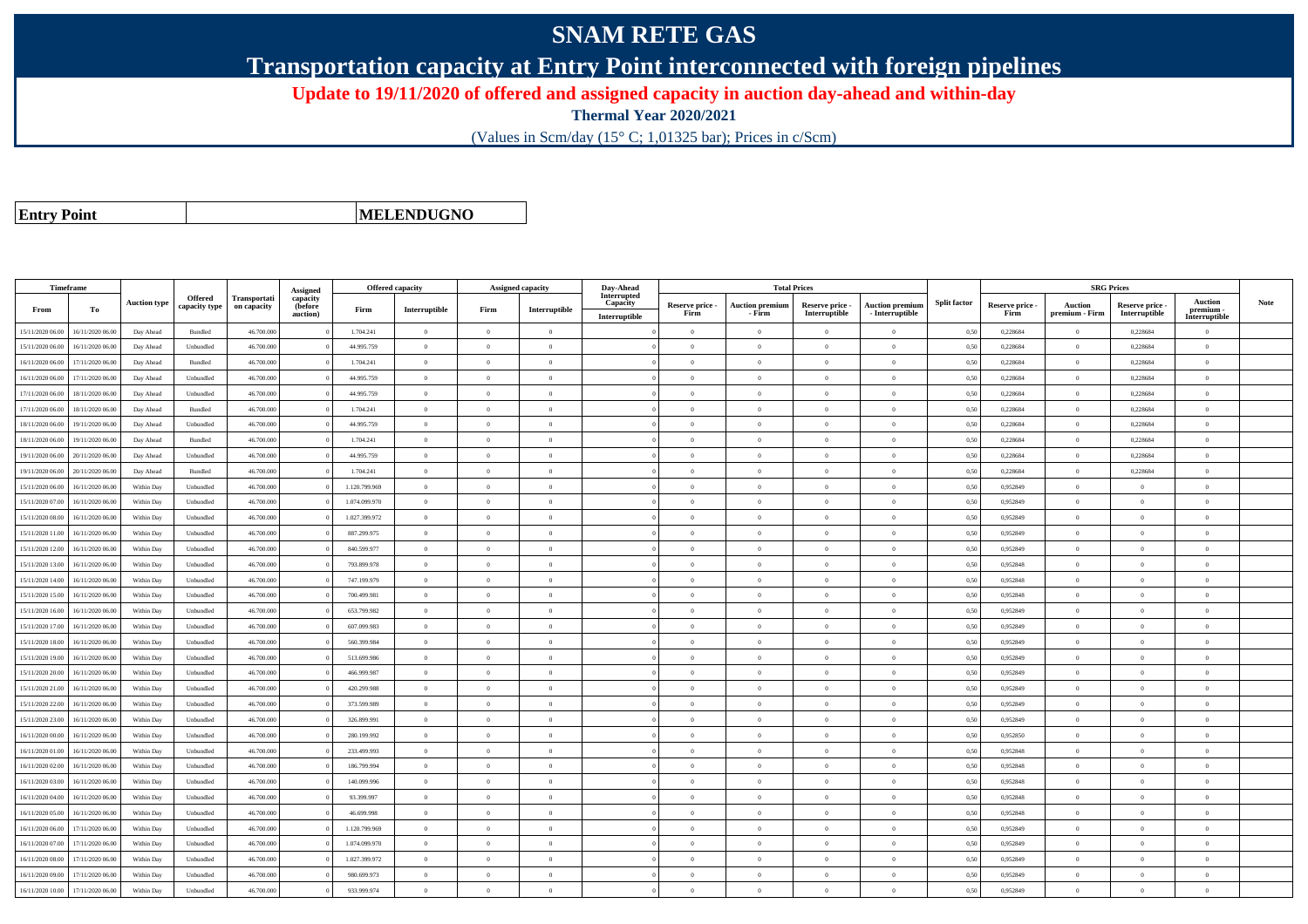| 16/11/2020 11:00<br>17/11/2020 06:00 | Within Dav | Unbundled | 46.700.000 | 887.299.975   | $\overline{0}$ | $\overline{0}$ | $\Omega$       | $\Omega$       | $\Omega$       | $\theta$       | $\overline{0}$ | 0,50 | 0,952849 | $\theta$       | $\theta$       | $\theta$       |  |
|--------------------------------------|------------|-----------|------------|---------------|----------------|----------------|----------------|----------------|----------------|----------------|----------------|------|----------|----------------|----------------|----------------|--|
| 16/11/2020 12.00<br>17/11/2020 06.00 | Within Day | Unbundled | 46.700.000 | 840.599.977   | $\overline{0}$ | $\overline{0}$ | $\overline{0}$ | $\theta$       | $\mathbf{0}$   | $\overline{0}$ | $\overline{0}$ | 0,50 | 0,952849 | $\theta$       | $\theta$       | $\overline{0}$ |  |
| 16/11/2020 13.00<br>17/11/2020 06.00 | Within Day | Unbundled | 46.700.000 | 793.899.978   | $\overline{0}$ | $\overline{0}$ | $\overline{0}$ | $\bf{0}$       | $\bf{0}$       | $\overline{0}$ | $\mathbf{0}$   | 0,50 | 0,952848 | $\bf{0}$       | $\overline{0}$ | $\overline{0}$ |  |
|                                      |            |           |            |               |                |                |                |                |                |                |                |      |          |                |                |                |  |
| 16/11/2020 14:00<br>17/11/2020 06:00 | Within Dav | Unbundled | 46.700.000 | 747.199.979   | $\overline{0}$ | $\overline{0}$ | $\overline{0}$ | $\overline{0}$ | $\overline{0}$ | $\theta$       | $\overline{0}$ | 0.50 | 0.952848 | $\theta$       | $\theta$       | $\overline{0}$ |  |
| 16/11/2020 15.00<br>17/11/2020 06.00 | Within Day | Unbundled | 46.700.000 | 700.499.981   | $\overline{0}$ | $\overline{0}$ | $\overline{0}$ | $\theta$       | $\mathbf{0}$   | $\overline{0}$ | $\bf{0}$       | 0,50 | 0,952848 | $\theta$       | $\theta$       | $\overline{0}$ |  |
| 16/11/2020 16.00<br>17/11/2020 06.00 | Within Day | Unbundled | 46.700.000 | 653.799.982   | $\overline{0}$ | $\overline{0}$ | $\overline{0}$ | $\bf{0}$       | $\bf{0}$       | $\overline{0}$ | $\mathbf{0}$   | 0,50 | 0,952849 | $\bf{0}$       | $\overline{0}$ | $\bf{0}$       |  |
| 16/11/2020 17.00<br>17/11/2020 06.00 | Within Day | Unbundled | 46.700.000 | 607.099.983   | $\overline{0}$ | $\overline{0}$ | $\overline{0}$ | $\overline{0}$ | $\overline{0}$ | $\overline{0}$ | $\overline{0}$ | 0.50 | 0.952849 | $\theta$       | $\theta$       | $\overline{0}$ |  |
|                                      |            |           |            |               |                |                |                |                |                |                |                |      |          |                |                |                |  |
| 16/11/2020 18.00<br>17/11/2020 06.00 | Within Day | Unbundled | 46.700.000 | 560.399.984   | $\overline{0}$ | $\overline{0}$ | $\overline{0}$ | $\theta$       | $\overline{0}$ | $\overline{0}$ | $\overline{0}$ | 0,50 | 0,952849 | $\theta$       | $\theta$       | $\overline{0}$ |  |
| 16/11/2020 19.00<br>17/11/2020 06.00 | Within Day | Unbundled | 46.700.000 | 513.699.986   | $\overline{0}$ | $\overline{0}$ | $\overline{0}$ | $\bf{0}$       | $\bf{0}$       | $\overline{0}$ | $\mathbf{0}$   | 0,50 | 0,952849 | $\,$ 0 $\,$    | $\bf{0}$       | $\overline{0}$ |  |
| 16/11/2020 20.00<br>17/11/2020 06.00 | Within Day | Unbundled | 46.700.000 | 466.999.987   | $\overline{0}$ | $\overline{0}$ | $\overline{0}$ | $\overline{0}$ | $\overline{0}$ | $\overline{0}$ | $\overline{0}$ | 0.50 | 0.952849 | $\overline{0}$ | $\theta$       | $\overline{0}$ |  |
| 16/11/2020 21.00<br>17/11/2020 06.00 |            | Unbundled | 46.700.000 | 420.299.988   |                | $\overline{0}$ | $\overline{0}$ | $\overline{0}$ | $\mathbf{0}$   | $\overline{0}$ | $\bf{0}$       |      | 0,952849 | $\theta$       | $\theta$       | $\overline{0}$ |  |
|                                      | Within Day |           |            |               | $\overline{0}$ |                |                |                |                |                |                | 0,50 |          |                |                |                |  |
| 16/11/2020 22.00<br>17/11/2020 06.00 | Within Day | Unbundled | 46.700.000 | 373.599.989   | $\overline{0}$ | $\overline{0}$ | $\overline{0}$ | $\bf{0}$       | $\bf{0}$       | $\overline{0}$ | $\mathbf{0}$   | 0,50 | 0,952849 | $\bf{0}$       | $\overline{0}$ | $\bf{0}$       |  |
| 16/11/2020 23.00<br>17/11/2020 06:00 | Within Day | Unbundled | 46.700.000 | 326.899.991   | $\overline{0}$ | $\overline{0}$ | $\overline{0}$ | $\overline{0}$ | $\overline{0}$ | $\overline{0}$ | $\overline{0}$ | 0.5( | 0.952849 | $\theta$       | $\theta$       | $\overline{0}$ |  |
| 17/11/2020 00.00<br>17/11/2020 06.00 | Within Day | Unbundled | 46.700.000 | 280.199.992   | $\overline{0}$ | $\overline{0}$ | $\overline{0}$ | $\theta$       | $\overline{0}$ | $\overline{0}$ | $\overline{0}$ | 0,50 | 0,952850 | $\theta$       | $\theta$       | $\overline{0}$ |  |
|                                      |            |           |            |               |                |                |                |                |                |                |                |      |          |                |                |                |  |
| 17/11/2020 01.00<br>17/11/2020 06.00 | Within Day | Unbundled | 46.700.000 | 233.499.993   | $\overline{0}$ | $\overline{0}$ | $\overline{0}$ | $\bf{0}$       | $\bf{0}$       | $\overline{0}$ | $\mathbf{0}$   | 0,50 | 0,952848 | $\bf{0}$       | $\overline{0}$ | $\overline{0}$ |  |
| 17/11/2020 02.00<br>17/11/2020 06.00 | Within Day | Unbundled | 46.700.000 | 186.799.994   | $\overline{0}$ | $\overline{0}$ | $\overline{0}$ | $\overline{0}$ | $\overline{0}$ | $\overline{0}$ | $\overline{0}$ | 0.50 | 0.952848 | $\overline{0}$ | $\theta$       | $\overline{0}$ |  |
| 17/11/2020 03.00<br>17/11/2020 06.00 | Within Day | Unbundled | 46.700.000 | 140.099.996   | $\overline{0}$ | $\overline{0}$ | $\overline{0}$ | $\overline{0}$ | $\mathbf{0}$   | $\overline{0}$ | $\overline{0}$ | 0,50 | 0,952848 | $\theta$       | $\theta$       | $\overline{0}$ |  |
| 17/11/2020 04.00<br>17/11/2020 06.00 | Within Day | Unbundled | 46.700.000 | 93.399.997    | $\overline{0}$ | $\overline{0}$ | $\overline{0}$ | $\bf{0}$       | $\bf{0}$       | $\overline{0}$ | $\mathbf{0}$   | 0,50 | 0,952848 | $\bf{0}$       | $\bf{0}$       | $\overline{0}$ |  |
|                                      |            |           |            |               |                |                |                |                |                |                |                |      |          |                |                |                |  |
| 17/11/2020 05.00<br>17/11/2020 06.00 | Within Day | Unbundled | 46.700.000 | 46.699.998    | $\overline{0}$ | $\overline{0}$ | $\overline{0}$ | $\overline{0}$ | $\overline{0}$ | $\overline{0}$ | $\overline{0}$ | 0.50 | 0,952848 | $\theta$       | $\theta$       | $\overline{0}$ |  |
| 17/11/2020 06.00<br>18/11/2020 06.00 | Within Day | Unbundled | 46.700.000 | 1.120.799.969 | $\overline{0}$ | $\overline{0}$ | $\overline{0}$ | $\theta$       | $\overline{0}$ | $\overline{0}$ | $\bf{0}$       | 0,50 | 0,952849 | $\theta$       | $\theta$       | $\overline{0}$ |  |
| 17/11/2020 07.00<br>18/11/2020 06.00 | Within Day | Unbundled | 46.700.000 | 1.074.099.970 | $\overline{0}$ | $\overline{0}$ | $\overline{0}$ | $\bf{0}$       | $\bf{0}$       | $\overline{0}$ | $\mathbf{0}$   | 0,50 | 0,952849 | $\,$ 0 $\,$    | $\overline{0}$ | $\bf{0}$       |  |
| 17/11/2020 08:00<br>18/11/2020 06:00 | Within Dav | Unbundled | 46.700.000 | 1.027.399.972 | $\overline{0}$ | $\overline{0}$ | $\overline{0}$ | $\overline{0}$ | $\overline{0}$ | $\overline{0}$ | $\overline{0}$ | 0.5( | 0.952849 | $\overline{0}$ | $\theta$       | $\overline{0}$ |  |
|                                      |            |           |            |               |                |                |                |                |                |                |                |      |          |                |                |                |  |
| 17/11/2020 09:00<br>18/11/2020 06.00 | Within Day | Unbundled | 46.700.000 | 980.699.973   | $\overline{0}$ | $\overline{0}$ | $\overline{0}$ | $\overline{0}$ | $\mathbf{0}$   | $\overline{0}$ | $\,$ 0 $\,$    | 0,50 | 0,952849 | $\theta$       | $\theta$       | $\overline{0}$ |  |
| 17/11/2020 10.00<br>18/11/2020 06.00 | Within Day | Unbundled | 46.700.000 | 933.999.974   | $\overline{0}$ | $\overline{0}$ | $\overline{0}$ | $\bf{0}$       | $\bf{0}$       | $\overline{0}$ | $\mathbf{0}$   | 0,50 | 0,952849 | $\bf{0}$       | $\overline{0}$ | $\bf{0}$       |  |
| 17/11/2020 11:00<br>18/11/2020 06:00 | Within Day | Unbundled | 46.700.000 | 887.299.975   | $\overline{0}$ | $\overline{0}$ | $\overline{0}$ | $\overline{0}$ | $\overline{0}$ | $\overline{0}$ | $\overline{0}$ | 0.50 | 0.952849 | $\overline{0}$ | $\theta$       | $\overline{0}$ |  |
| 17/11/2020 12.00<br>18/11/2020 06.00 | Within Day | Unbundled | 46.700.000 | 840.599.977   | $\overline{0}$ | $\overline{0}$ | $\overline{0}$ | $\overline{0}$ | $\overline{0}$ | $\overline{0}$ | $\bf{0}$       | 0,50 | 0,952849 | $\theta$       | $\theta$       | $\overline{0}$ |  |
|                                      |            |           |            |               |                |                |                |                |                |                |                |      |          |                |                |                |  |
| 17/11/2020 13.00<br>18/11/2020 06.00 | Within Day | Unbundled | 46.700.000 | 793.899.978   | $\overline{0}$ | $\overline{0}$ | $\overline{0}$ | $\bf{0}$       | $\bf{0}$       | $\overline{0}$ | $\mathbf{0}$   | 0,50 | 0,952848 | $\,$ 0 $\,$    | $\bf{0}$       | $\overline{0}$ |  |
| 17/11/2020 14:00<br>18/11/2020 06:00 | Within Day | Unbundled | 46.700.000 | 747.199.979   | $\overline{0}$ | $\overline{0}$ | $\overline{0}$ | $\overline{0}$ | $\overline{0}$ | $\overline{0}$ | $\overline{0}$ | 0.50 | 0.952848 | $\overline{0}$ | $\theta$       | $\overline{0}$ |  |
| 17/11/2020 15.00<br>18/11/2020 06.00 | Within Day | Unbundled | 46.700.000 | 700.499.981   | $\overline{0}$ | $\overline{0}$ | $\overline{0}$ | $\overline{0}$ | $\mathbf{0}$   | $\overline{0}$ | $\bf{0}$       | 0,50 | 0,952848 | $\theta$       | $\theta$       | $\overline{0}$ |  |
| 17/11/2020 16.00<br>18/11/2020 06.00 | Within Day | Unbundled | 46.700.000 | 653.799.982   | $\overline{0}$ | $\overline{0}$ | $\overline{0}$ | $\bf{0}$       | $\bf{0}$       | $\overline{0}$ | $\mathbf{0}$   | 0,50 | 0,952849 | $\bf{0}$       | $\overline{0}$ | $\bf{0}$       |  |
|                                      |            |           |            |               |                |                |                |                |                |                |                |      |          |                |                |                |  |
| 17/11/2020 17:00<br>18/11/2020 06.00 | Within Day | Unbundled | 46,700,000 | 607.099.983   | $\overline{0}$ | $\theta$       | $\overline{0}$ | $\overline{0}$ | $\overline{0}$ | $\theta$       | $\overline{0}$ | 0.50 | 0,952849 | $\,$ 0 $\,$    | $\Omega$       | $\theta$       |  |
| 17/11/2020 18.00<br>18/11/2020 06.00 | Within Day | Unbundled | 46.700.000 | 560.399.984   | $\overline{0}$ | $\overline{0}$ | $\overline{0}$ | $\theta$       | $\overline{0}$ | $\overline{0}$ | $\,$ 0 $\,$    | 0,50 | 0,952849 | $\theta$       | $\theta$       | $\overline{0}$ |  |
| 17/11/2020 19.00<br>18/11/2020 06.00 | Within Day | Unbundled | 46.700.000 | 513.699.986   | $\overline{0}$ | $\overline{0}$ | $\overline{0}$ | $\bf{0}$       | $\bf{0}$       | $\overline{0}$ | $\mathbf{0}$   | 0,50 | 0,952849 | $\bf{0}$       | $\overline{0}$ | $\bf{0}$       |  |
| 17/11/2020 20.00<br>18/11/2020 06.00 | Within Day | Unbundled | 46,700,000 | 466.999.987   | $\overline{0}$ | $\theta$       | $\Omega$       | $\overline{0}$ | $\bf{0}$       | $\theta$       | $\overline{0}$ | 0.50 | 0.952849 | $\overline{0}$ | $\Omega$       | $\theta$       |  |
|                                      |            |           |            |               |                |                |                |                |                |                |                |      |          |                |                |                |  |
| 17/11/2020 21.00<br>18/11/2020 06.00 | Within Day | Unbundled | 46.700.000 | 420.299.988   | $\overline{0}$ | $\overline{0}$ | $\overline{0}$ | $\overline{0}$ | $\overline{0}$ | $\overline{0}$ | $\bf{0}$       | 0,50 | 0,952849 | $\theta$       | $\theta$       | $\overline{0}$ |  |
| 17/11/2020 22.00<br>18/11/2020 06.00 | Within Day | Unbundled | 46.700.000 | 373.599.989   | $\overline{0}$ | $\overline{0}$ | $\overline{0}$ | $\bf{0}$       | $\bf{0}$       | $\overline{0}$ | $\mathbf{0}$   | 0,50 | 0,952849 | $\bf{0}$       | $\bf{0}$       | $\overline{0}$ |  |
| 17/11/2020 23.00<br>18/11/2020 06.00 | Within Day | Unbundled | 46,700,000 | 326.899.991   | $\overline{0}$ | $\theta$       | $\Omega$       | $\overline{0}$ | $\theta$       | $\theta$       | $\overline{0}$ | 0.50 | 0.952849 | $\overline{0}$ | $\Omega$       | $\theta$       |  |
| 18/11/2020 00.00<br>18/11/2020 06.00 | Within Day | Unbundled | 46.700.000 | 280.199.992   | $\overline{0}$ | $\overline{0}$ | $\overline{0}$ | $\theta$       | $\overline{0}$ | $\overline{0}$ | $\bf{0}$       | 0,50 | 0,952850 | $\theta$       | $\theta$       | $\overline{0}$ |  |
|                                      |            |           |            |               |                |                |                |                |                |                |                |      |          |                |                |                |  |
| 18/11/2020 01.00<br>18/11/2020 06.00 | Within Day | Unbundled | 46.700.000 | 233.499.993   | $\overline{0}$ | $\overline{0}$ | $\overline{0}$ | $\bf{0}$       | $\bf{0}$       | $\overline{0}$ | $\mathbf{0}$   | 0,50 | 0,952848 | $\bf{0}$       | $\overline{0}$ | $\bf{0}$       |  |
| 18/11/2020 02.00<br>18/11/2020 06.00 | Within Day | Unbundled | 46,700,000 | 186,799,994   | $\overline{0}$ | $\theta$       | $\overline{0}$ | $\overline{0}$ | $\overline{0}$ | $\theta$       | $\overline{0}$ | 0.50 | 0,952848 | $\overline{0}$ | $\Omega$       | $\theta$       |  |
| 18/11/2020 03:00<br>18/11/2020 06.00 | Within Day | Unbundled | 46.700.000 | 140.099.996   | $\overline{0}$ | $\overline{0}$ | $\overline{0}$ | $\overline{0}$ | $\overline{0}$ | $\overline{0}$ | $\,$ 0 $\,$    | 0,50 | 0,952848 | $\theta$       | $\theta$       | $\overline{0}$ |  |
| 18/11/2020 04.00<br>18/11/2020 06.00 | Within Day | Unbundled | 46.700.000 | 93.399.997    | $\overline{0}$ | $\overline{0}$ | $\overline{0}$ | $\bf{0}$       | $\bf{0}$       | $\overline{0}$ | $\mathbf{0}$   | 0,50 | 0,952848 | $\bf{0}$       | $\overline{0}$ | $\bf{0}$       |  |
|                                      |            |           |            |               |                |                |                |                |                |                |                |      |          |                |                |                |  |
| 18/11/2020 05:00<br>18/11/2020 06.0  | Within Day | Unbundled | 46,700,000 | 46.699.998    | $\overline{0}$ | $\theta$       | $\Omega$       | $\Omega$       | $\Omega$       | $\theta$       | $\overline{0}$ | 0.50 | 0.952848 | $\theta$       | $\Omega$       | $\theta$       |  |
| 18/11/2020 06:00<br>19/11/2020 06.00 | Within Day | Unbundled | 46.700.000 | 1.120.799.969 | $\overline{0}$ | $\overline{0}$ | $\overline{0}$ | $\bf{0}$       | $\bf{0}$       | $\overline{0}$ | $\mathbf{0}$   | 0,50 | 0,952849 | $\,$ 0 $\,$    | $\bf{0}$       | $\overline{0}$ |  |
| 18/11/2020 07:00 19/11/2020 06:00    | Within Day | Unbundled | 46.700.000 | 1.074.099.970 | $\bf{0}$       | $\bf{0}$       |                | $\bf{0}$       |                |                | $\bf{0}$       | 0,50 | 0,952849 | $\bf{0}$       | $\bf{0}$       |                |  |
| 18/11/2020 08:00<br>19/11/2020 06:00 | Within Day | Unbundled | 46.700.000 | 1.027.399.972 | $\overline{0}$ | $\overline{0}$ | $\overline{0}$ | $\overline{0}$ | $\overline{0}$ | $\Omega$       | $\overline{0}$ | 0.50 | 0.952849 | $\overline{0}$ | $\theta$       | $\theta$       |  |
|                                      |            |           |            |               |                |                |                |                |                |                |                |      |          |                |                |                |  |
| 18/11/2020 09:00<br>19/11/2020 06.00 | Within Day | Unbundled | 46.700.000 | 980.699.973   | $\overline{0}$ | $\overline{0}$ | $\overline{0}$ | $\bf{0}$       | $\overline{0}$ | $\overline{0}$ | $\,$ 0 $\,$    | 0,50 | 0,952849 | $\,$ 0 $\,$    | $\,$ 0 $\,$    | $\,$ 0         |  |
| 18/11/2020 10.00<br>19/11/2020 06.00 | Within Day | Unbundled | 46.700.000 | 933.999.974   | $\overline{0}$ | $\overline{0}$ | $\overline{0}$ | $\bf{0}$       | $\overline{0}$ | $\overline{0}$ | $\mathbf{0}$   | 0,50 | 0,952849 | $\overline{0}$ | $\bf{0}$       | $\overline{0}$ |  |
| 18/11/2020 11:00<br>19/11/2020 06.00 | Within Day | Unbundled | 46,700,000 | 887.299.975   | $\overline{0}$ | $\overline{0}$ | $\overline{0}$ | $\overline{0}$ | $\overline{0}$ | $\overline{0}$ | $\mathbf{0}$   | 0.50 | 0,952849 | $\bf{0}$       | $\theta$       | $\overline{0}$ |  |
| 18/11/2020 12.00<br>19/11/2020 06.00 | Within Day | Unbundled | 46.700.000 | 840.599.977   | $\overline{0}$ | $\overline{0}$ | $\overline{0}$ | $\overline{0}$ | $\overline{0}$ | $\overline{0}$ | $\,$ 0 $\,$    | 0,50 | 0,952849 | $\,$ 0 $\,$    | $\,$ 0 $\,$    | $\overline{0}$ |  |
|                                      |            |           |            |               |                |                |                |                |                |                |                |      |          |                |                |                |  |
| 18/11/2020 13.00<br>19/11/2020 06.00 | Within Day | Unbundled | 46.700.000 | 793.899.978   | $\overline{0}$ | $\overline{0}$ | $\overline{0}$ | $\bf{0}$       | $\bf{0}$       | $\overline{0}$ | $\mathbf{0}$   | 0,50 | 0,952848 | $\overline{0}$ | $\overline{0}$ | $\overline{0}$ |  |
| 18/11/2020 14:00<br>19/11/2020 06.00 | Within Day | Unbundled | 46,700,000 | 747.199.979   | $\overline{0}$ | $\overline{0}$ | $\overline{0}$ | $\overline{0}$ | $\overline{0}$ | $\overline{0}$ | $\mathbf{0}$   | 0.50 | 0,952848 | $\bf{0}$       | $\theta$       | $\overline{0}$ |  |
| 18/11/2020 15:00<br>19/11/2020 06.00 | Within Day | Unbundled | 46.700.000 | 700.499.981   | $\overline{0}$ | $\overline{0}$ | $\overline{0}$ | $\bf{0}$       | $\bf{0}$       | $\overline{0}$ | $\,$ 0 $\,$    | 0,50 | 0,952848 | $\,$ 0 $\,$    | $\bf{0}$       | $\overline{0}$ |  |
| 18/11/2020 16.00<br>19/11/2020 06.00 | Within Day | Unbundled | 46.700.000 | 653.799.982   | $\overline{0}$ | $\overline{0}$ | $\overline{0}$ | $\bf{0}$       | $\bf{0}$       | $\overline{0}$ | $\mathbf{0}$   | 0,50 | 0,952849 | $\bf{0}$       | $\overline{0}$ | $\bf{0}$       |  |
|                                      |            |           |            |               |                |                |                |                |                |                |                |      |          |                |                |                |  |
| 18/11/2020 17:00<br>19/11/2020 06.00 | Within Day | Unbundled | 46,700,000 | 607.099.983   | $\overline{0}$ | $\overline{0}$ | $\overline{0}$ | $\overline{0}$ | $\overline{0}$ | $\overline{0}$ | $\mathbf{0}$   | 0.50 | 0.952849 | $\bf{0}$       | $\theta$       | $\overline{0}$ |  |
| 18/11/2020 18:00<br>19/11/2020 06.00 | Within Day | Unbundled | 46.700.000 | 560.399.984   | $\overline{0}$ | $\overline{0}$ | $\overline{0}$ | $\bf{0}$       | $\bf{0}$       | $\overline{0}$ | $\,$ 0 $\,$    | 0,50 | 0,952849 | $\,$ 0 $\,$    | $\,0\,$        | $\overline{0}$ |  |
| 18/11/2020 19:00 19/11/2020 06:00    | Within Day | Unbundled | 46.700.000 | 513.699.986   | $\overline{0}$ | $\overline{0}$ | $\overline{0}$ | $\bf{0}$       | $\bf{0}$       | $\overline{0}$ | $\mathbf{0}$   | 0,50 | 0,952849 | $\overline{0}$ | $\bf{0}$       | $\overline{0}$ |  |
|                                      |            |           |            |               |                |                |                |                |                |                |                |      |          |                |                |                |  |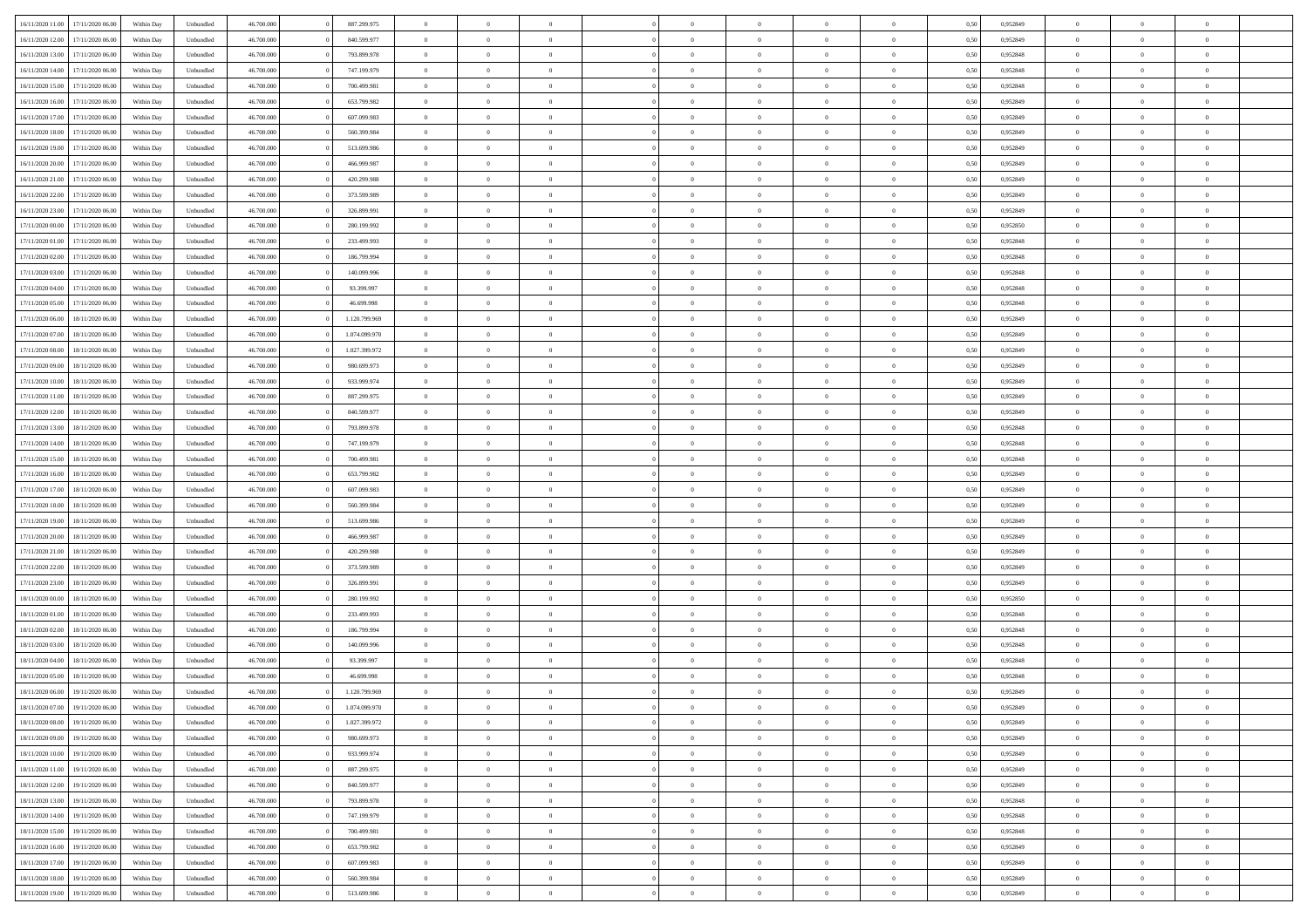| 18/11/2020 20.00 19/11/2020 06.00 | Within Day | Unbundled | 46.700,000 | 466.999.987   | $\Omega$       | $\Omega$       | $\Omega$       |  |  | 0.50 | 0,952849 |  |  |
|-----------------------------------|------------|-----------|------------|---------------|----------------|----------------|----------------|--|--|------|----------|--|--|
| 18/11/2020 21.00 19/11/2020 06.00 | Within Day | Unbundled | 46,700,000 | 420.299.988   | $\overline{0}$ | $\sim$ 0       | $^{\circ}$     |  |  | 0.50 | 0,952849 |  |  |
| 18/11/2020 22.00 19/11/2020 06.00 | Within Day | Unbundled | 46,700,000 | 373.599.989   | $\theta$       |                | $\Omega$       |  |  | 0.50 | 0.952849 |  |  |
| 18/11/2020 23:00 19/11/2020 06:00 | Within Day | Unbundled | 46.700.000 | 326.899.991   | $\Omega$       | $\Omega$       | $\Omega$       |  |  | 0,50 | 0,952849 |  |  |
| 19/11/2020 00:00 19/11/2020 06:00 | Within Day | Unbundled | 46,700,000 | 280.199.992   | $^{\circ}$     |                | $^{\circ}$     |  |  | 0.50 | 0.952850 |  |  |
| 19/11/2020 01:00 19/11/2020 06:00 | Within Day | Unbundled | 46.700.000 | 233.499.993   | $\theta$       | $\overline{0}$ | $\Omega$       |  |  | 0,50 | 0.952848 |  |  |
| 19/11/2020 02:00 19/11/2020 06:00 | Within Day | Unbundled | 46.700.000 | 186,799,994   | $\overline{0}$ | $\overline{0}$ | $\theta$       |  |  | 0.50 | 0,952848 |  |  |
| 19/11/2020 03:00 19/11/2020 06:00 | Within Day | Unbundled | 46.700.000 | 140.099.996   | $\Omega$       |                | $\overline{0}$ |  |  | 0.50 | 0.952848 |  |  |
| 19/11/2020 04:00 19/11/2020 06:00 | Within Day | Unbundled | 46,700,000 | 93.399.997    | $\overline{0}$ | $\overline{0}$ | $\theta$       |  |  | 0,50 | 0,952848 |  |  |
| 19/11/2020 05:00 19/11/2020 06:00 | Within Day | Unbundled | 46.700.000 | 46.699.998    | $^{\circ}$     |                | $\Omega$       |  |  | 0.50 | 0.952848 |  |  |
| 19/11/2020 06:00 20/11/2020 06:00 | Within Day | Unbundled | 46.700.000 | 1.120.799.969 | $\Omega$       | $\overline{0}$ | $\Omega$       |  |  | 0.50 | 0.952849 |  |  |
| 19/11/2020 07:00 20/11/2020 06:00 | Within Day | Unbundled | 46.700.000 | 1.074.099.970 | $\Omega$       | $\Omega$       | $^{\circ}$     |  |  | 0.50 | 0.952849 |  |  |
| 19/11/2020 08:00 20/11/2020 06:00 | Within Day | Unbundled | 46,700,000 | 1.027.399.972 | $\Omega$       | $\overline{0}$ | $\theta$       |  |  | 0,50 | 0,952849 |  |  |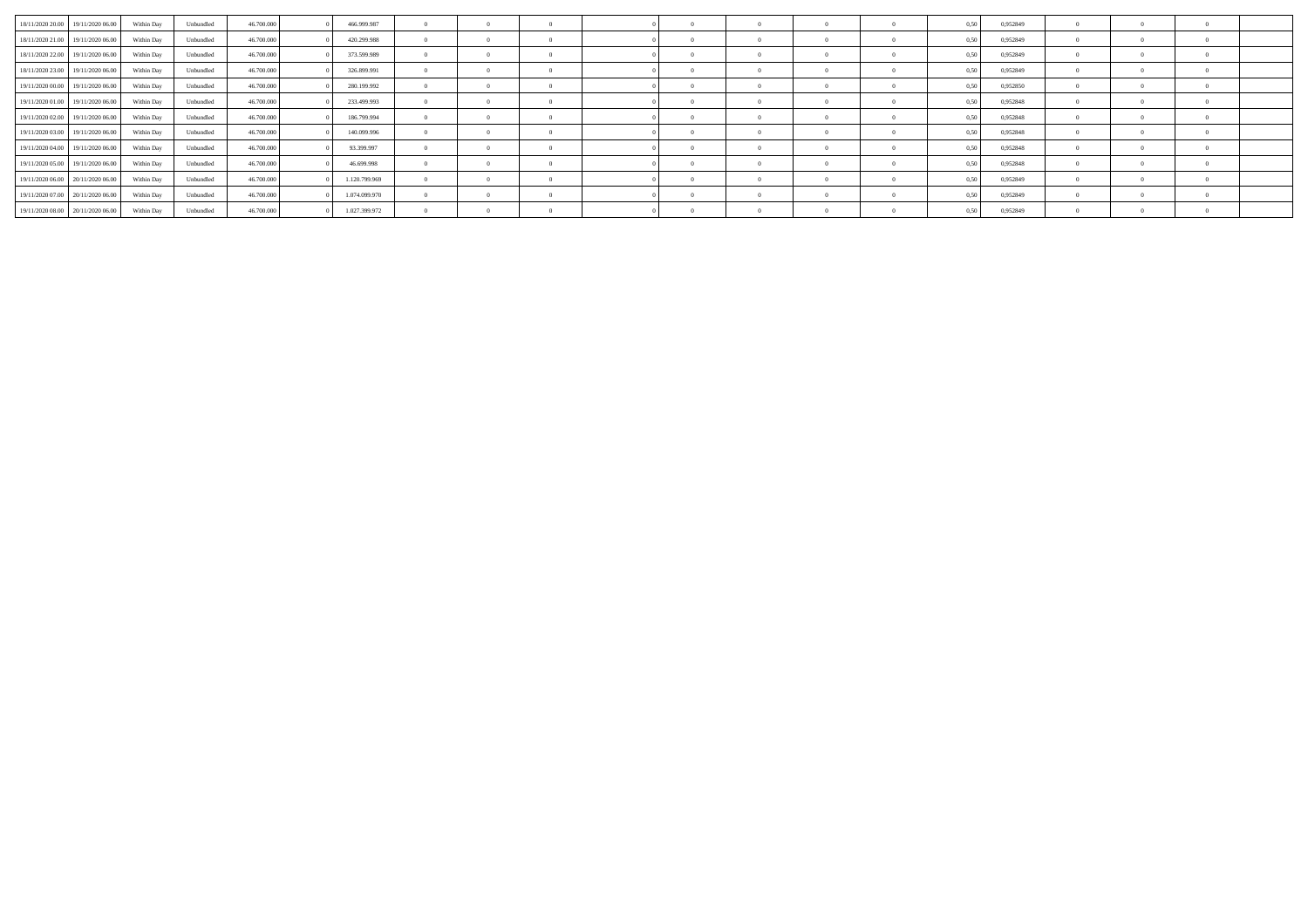## **SNAM RETE GAS**

**Transportation capacity at Entry Point interconnected with foreign pipelines**

**Update to 19/11/2020 of offered and assigned capacity in auction day-ahead and within-day**

**Thermal Year 2020/2021**

(Values in Ncm/day (0° C; 1,01325 bar) - 1 Scm=0,94794378 Ncm; Prices in c/Ncm)

**Entry Point**

**MELENDUGNO**

| Timeframe        |                  |                     |                                 |                                    | Assigned                        | <b>Offered capacity</b> |                |                | Assigned capacity | Day-Ahead                                |                         | <b>Total Prices</b>              |                                  |                                           |                     |                         | <b>SRG Prices</b>         |                                  |                                              |             |
|------------------|------------------|---------------------|---------------------------------|------------------------------------|---------------------------------|-------------------------|----------------|----------------|-------------------|------------------------------------------|-------------------------|----------------------------------|----------------------------------|-------------------------------------------|---------------------|-------------------------|---------------------------|----------------------------------|----------------------------------------------|-------------|
| From             | To               | <b>Auction type</b> | <b>Offered</b><br>capacity type | <b>Transportati</b><br>on capacity | capacity<br>(before<br>auction) | Firm                    | Interruptible  | Firm           | Interruptible     | Interrupted<br>Capacity<br>Interruptible | Reserve price -<br>Firm | <b>Auction premium</b><br>- Firm | Reserve price -<br>Interruptible | <b>Auction premium</b><br>- Interruptible | <b>Split factor</b> | Reserve price -<br>Firm | Auction<br>premium - Firm | Reserve price -<br>Interruptible | <b>Auction</b><br>premium -<br>Interruptible | <b>Note</b> |
| 15/11/2020 06:00 | 16/11/2020 06:00 | Day Ahead           | Bundled                         | 49.264.525                         |                                 | 1.797.829               | $\overline{0}$ | $\theta$       | $\overline{0}$    |                                          | $\overline{0}$          | $\mathbf{0}$                     | $\Omega$                         | $\theta$                                  | 0,50                | 0,216779                | $^{\circ}$                | 0,216779                         | $\overline{0}$                               |             |
| 15/11/2020 06:00 | 16/11/2020 06.00 | Day Ahead           | Unbundled                       | 49.264.525                         |                                 | 47.466.696              | $\theta$       | $\Omega$       | $\theta$          |                                          | $\Omega$                |                                  | $\Omega$                         | $\theta$                                  | 0,50                | 0,216779                | $\overline{0}$            | 0,216779                         | $\theta$                                     |             |
| 16/11/2020 06.00 | 17/11/2020 06.00 | Day Ahead           | Bundled                         | 49.264.525                         |                                 | 1.797.829               | $\overline{0}$ | $\Omega$       | $\overline{0}$    |                                          | $\Omega$                | $\Omega$                         | $\overline{0}$                   | $\overline{0}$                            | 0.50                | 0,216779                | $\overline{0}$            | 0,216779                         | $\overline{0}$                               |             |
| 16/11/2020 06.00 | 17/11/2020 06.00 | Day Ahead           | Unbundled                       | 49.264.525                         |                                 | 47.466.696              | $\overline{0}$ | $\bf{0}$       | $\overline{0}$    |                                          | $\overline{0}$          | $\bf{0}$                         | $\overline{0}$                   | $\bf{0}$                                  | 0,50                | 0,216779                | $\overline{0}$            | 0,216779                         | $\bf{0}$                                     |             |
| 17/11/2020 06.00 | 18/11/2020 06.00 | Day Ahead           | Unbundled                       | 49.264.525                         |                                 | 47.466.696              | $\overline{0}$ | $\overline{0}$ | $\overline{0}$    |                                          | $\overline{0}$          | $\Omega$                         | $\overline{0}$                   | $\overline{0}$                            | 0,50                | 0,216779                | $\overline{0}$            | 0,216779                         | $\theta$                                     |             |
| 17/11/2020 06.00 | 18/11/2020 06.00 | Day Ahead           | Bundled                         | 49.264.525                         |                                 | 1.797.829               | $\overline{0}$ | $\overline{0}$ | $\overline{0}$    |                                          | $\theta$                | $\Omega$                         | $\overline{0}$                   | $\bf{0}$                                  | 0,50                | 0,216779                | $\overline{0}$            | 0,216779                         | $\theta$                                     |             |
| 18/11/2020 06:00 | 19/11/2020 06.00 | Day Ahead           | Unbundled                       | 49.264.525                         |                                 | 47.466.696              | $\overline{0}$ | $\overline{0}$ | $\overline{0}$    |                                          | $\overline{0}$          | $\theta$                         | $\overline{0}$                   | $\overline{0}$                            | 0,50                | 0,216779                | $\overline{0}$            | 0,216779                         | $\overline{0}$                               |             |
| 18/11/2020 06:00 | 19/11/2020 06.00 | Day Ahead           | Bundled                         | 49.264.525                         |                                 | 1.797.829               | $\overline{0}$ | $\theta$       | $\Omega$          |                                          | $\Omega$                | $\theta$                         | $\theta$                         | $\theta$                                  | 0.50                | 0.216779                | $\Omega$                  | 0.216779                         | $\Omega$                                     |             |
| 19/11/2020 06.00 | 20/11/2020 06.00 | Day Ahead           | Unbundled                       | 49.264.525                         |                                 | 47.466.696              | $\overline{0}$ | $\overline{0}$ | $\overline{0}$    |                                          | $\theta$                | $\theta$                         | $\overline{0}$                   | $\bf{0}$                                  | 0,50                | 0,216779                | $\Omega$                  | 0,216779                         | $\theta$                                     |             |
| 19/11/2020 06.00 | 20/11/2020 06.00 | Day Ahead           | Bundled                         | 49.264.525                         |                                 | 1.797.829               | $\overline{0}$ | $\overline{0}$ | $\overline{0}$    |                                          | $\overline{0}$          | $\theta$                         | $\overline{0}$                   | $\overline{0}$                            | 0,50                | 0,216779                | $\overline{0}$            | 0,216779                         | $\overline{0}$                               |             |
| 15/11/2020 06:00 | 16/11/2020 06.00 | Within Day          | Unbundled                       | 49.264.525                         |                                 | 1.182.348.566           | $\overline{0}$ | $\theta$       | $\overline{0}$    |                                          | $\overline{0}$          | $\mathbf{0}$                     | $\overline{0}$                   | $\bf{0}$                                  | 0.50                | 0.903247                | $\overline{0}$            | $\theta$                         | $\bf{0}$                                     |             |
| 15/11/2020 07.0  | 16/11/2020 06.0  | Within Day          | Unbundled                       | 49.264.525                         |                                 | 1.133.084.042           | $\overline{0}$ | $\overline{0}$ | $\overline{0}$    |                                          | $\overline{0}$          | $\theta$                         | $\overline{0}$                   | $\overline{0}$                            | 0,50                | 0,903247                | $\overline{0}$            | $\overline{0}$                   | $\overline{0}$                               |             |
| 15/11/2020 08:00 | 16/11/2020 06.00 | Within Day          | Unbundled                       | 49.264.525                         |                                 | 1.083.819.519           | $\overline{0}$ | $\Omega$       | $\Omega$          |                                          | $\theta$                | $\Omega$                         | $\theta$                         | $\overline{0}$                            | 0,50                | 0,903247                | $\overline{0}$            | $\theta$                         | $\theta$                                     |             |
| 15/11/2020 11:00 | 16/11/2020 06.00 | Within Day          | Unbundled                       | 49.264.525                         |                                 | 936.025.948             | $\overline{0}$ | $\Omega$       | $\Omega$          |                                          | $\theta$                | $\Omega$                         | $\theta$                         | $\overline{0}$                            | 0.50                | 0.903247                | $\Omega$                  | $\Omega$                         | $\Omega$                                     |             |
| 15/11/2020 12:00 | 16/11/2020 06.0  | Within Day          | Unbundled                       | 49.264.525                         |                                 | 886.761.425             | $\overline{0}$ | $\overline{0}$ | $\overline{0}$    |                                          | $\overline{0}$          |                                  | $\overline{0}$                   | $\overline{0}$                            | 0.50                | 0,903247                | $\overline{0}$            | $\Omega$                         | $\overline{0}$                               |             |
| 15/11/2020 13:00 | 16/11/2020 06.00 | Within Day          | Unbundled                       | 49.264.525                         |                                 | 837.496.901             | $\overline{0}$ | $\,$ 0 $\,$    | $\overline{0}$    |                                          | $\overline{0}$          | $\theta$                         | $\overline{0}$                   | $\bf{0}$                                  | 0,50                | 0,903247                | $\overline{0}$            | $\overline{0}$                   | $\overline{0}$                               |             |
| 15/11/2020 14.00 | 16/11/2020 06.00 | Within Day          | Unbundled                       | 49.264.525                         |                                 | 788.232.377             | $\overline{0}$ | $\overline{0}$ | $\overline{0}$    |                                          | $\overline{0}$          | $\bf{0}$                         | $\overline{0}$                   | $\overline{0}$                            | 0,50                | 0,903247                | $\overline{0}$            | $\Omega$                         | $\overline{0}$                               |             |
| 15/11/2020 15.0  | 16/11/2020 06.0  | Within Day          | Unbundled                       | 49.264.525                         |                                 | 738.967.854             | $\overline{0}$ | $\overline{0}$ | $\overline{0}$    |                                          | $\Omega$                |                                  | $\overline{0}$                   | $\overline{0}$                            | 0,50                | 0,903247                | $\Omega$                  | $\Omega$                         | $\Omega$                                     |             |
| 15/11/2020 16.00 | 16/11/2020 06.00 | Within Day          | Unbundled                       | 49.264.525                         |                                 | 689.703.330             | $\overline{0}$ | $\Omega$       | $\overline{0}$    |                                          | $\theta$                | $\theta$                         | $\theta$                         | $\bf{0}$                                  | 0,50                | 0,903247                | $\overline{0}$            | $\theta$                         | $\theta$                                     |             |
| 15/11/2020 17:00 | 16/11/2020 06.00 | Within Day          | Unbundled                       | 49.264.525                         |                                 | 640.438.806             | $\overline{0}$ | $\theta$       | $\overline{0}$    |                                          | $\overline{0}$          | $\theta$                         | $\overline{0}$                   | $\overline{0}$                            | 0,50                | 0,903247                | $\Omega$                  | $\Omega$                         | $\theta$                                     |             |
| 15/11/2020 18:00 | 16/11/2020 06:00 | Within Day          | Unbundled                       | 49.264.525                         |                                 | 591.174.283             | $\overline{0}$ | $\overline{0}$ | $\overline{0}$    |                                          | $\overline{0}$          | $\Omega$                         | $\overline{0}$                   | $\overline{0}$                            | 0.50                | 0.903247                | $\overline{0}$            |                                  | $\overline{0}$                               |             |
| 15/11/2020 19:00 | 16/11/2020 06.0  | Within Day          | Unbundled                       | 49.264.525                         |                                 | 541.909.760             | $\overline{0}$ | $\bf{0}$       | $\overline{0}$    |                                          | $\overline{0}$          | $\theta$                         | $\overline{0}$                   | $\bf{0}$                                  | 0,50                | 0,903247                | $\overline{0}$            | $\theta$                         | $\bf{0}$                                     |             |
| 15/11/2020 20.00 | 16/11/2020 06.0  | Within Day          | Unbundled                       | 49.264.525                         |                                 | 492.645.236             | $\overline{0}$ | $\overline{0}$ | $\overline{0}$    |                                          | $\overline{0}$          | $\bf{0}$                         | $\overline{0}$                   | $\overline{0}$                            | 0,50                | 0,903247                | $\overline{0}$            | $\Omega$                         | $\overline{0}$                               |             |
| 15/11/2020 21.00 | 16/11/2020 06.00 | Within Day          | Unbundled                       | 49.264.525                         |                                 | 443.380.712             | $\overline{0}$ | $\theta$       | $\Omega$          |                                          | $\theta$                | $\Omega$                         | $\theta$                         | $\overline{0}$                            | 0.50                | 0.903247                | $\overline{0}$            | $\Omega$                         | $\theta$                                     |             |
| 15/11/2020 22.00 | 16/11/2020 06.0  | Within Day          | Unbundled                       | 49.264.525                         |                                 | 394.116.188             | $\overline{0}$ | $\overline{0}$ | $\overline{0}$    |                                          | $\Omega$                | $\Omega$                         | $\overline{0}$                   | $\overline{0}$                            | 0,50                | 0,903247                | $\Omega$                  | $\Omega$                         | $\theta$                                     |             |
| 15/11/2020 23.00 | 16/11/2020 06.00 | Within Day          | Unbundled                       | 49.264.525                         |                                 | 344.851.665             | $\overline{0}$ | $\Omega$       | $\Omega$          |                                          | $\theta$                | $\Omega$                         | $\theta$                         | $\theta$                                  | 0,50                | 0.903248                | $\overline{0}$            | $\Omega$                         | $\theta$                                     |             |
| 16/11/2020 00.00 | 16/11/2020 06:00 | Within Day          | Unbundled                       | 49.264.525                         |                                 | 295.587.141             | $\overline{0}$ | $\Omega$       | $\theta$          |                                          | $\theta$                | $\Omega$                         | $\Omega$                         | $\overline{0}$                            | 0.50                | 0.903248                | $\Omega$                  | $\Omega$                         | $\theta$                                     |             |
| 16/11/2020 01:00 | 16/11/2020 06.0  | Within Day          | Unbundled                       | 49.264.525                         |                                 | 246.322.617             | $\overline{0}$ | $\overline{0}$ | $\theta$          |                                          | $\overline{0}$          |                                  | $\overline{0}$                   | $\overline{0}$                            | 0,50                | 0,903246                | $\Omega$                  | $\Omega$                         | $\theta$                                     |             |
| 16/11/2020 02.00 | 16/11/2020 06.00 | Within Day          | Unbundled                       | 49.264.525                         |                                 | 197.058.093             | $\overline{0}$ | $\overline{0}$ | $\overline{0}$    |                                          | $\overline{0}$          | $\theta$                         | $\overline{0}$                   | $\bf{0}$                                  | 0,50                | 0.903246                | $\overline{0}$            | $\Omega$                         | $\overline{0}$                               |             |
| 16/11/2020 03.00 | 16/11/2020 06:00 | Within Day          | Unbundled                       | 49.264.525                         |                                 | 147.793.571             | $\overline{0}$ | $\theta$       | $\overline{0}$    |                                          | $\overline{0}$          | $\theta$                         | $\overline{0}$                   | $\bf{0}$                                  | 0.50                | 0,903246                | $\overline{0}$            | $\sqrt{2}$                       | $\overline{0}$                               |             |
| 16/11/2020 04:00 | 16/11/2020 06.00 | Within Day          | Unbundled                       | 49.264.525                         |                                 | 98.529.047              | $\overline{0}$ | $\Omega$       | $\overline{0}$    |                                          | $\theta$                | $\theta$                         | $\overline{0}$                   | $\bf{0}$                                  | 0,50                | 0.903246                | $\overline{0}$            | $\Omega$                         | $\theta$                                     |             |
| 16/11/2020 05:00 | 16/11/2020 06:00 | Within Dav          | Unbundled                       | 49.264.525                         |                                 | 49.264.523              | $\overline{0}$ | $\overline{0}$ | $\overline{0}$    |                                          | $\overline{0}$          | $\mathbf{0}$                     | $\overline{0}$                   | $\overline{0}$                            | 0.50                | 0.903246                | $\overline{0}$            | $\overline{0}$                   | $\overline{0}$                               |             |
| 16/11/2020 06.00 | 17/11/2020 06.00 | Within Day          | Unbundled                       | 49.264.525                         |                                 | 1.182.348.566           | $\overline{0}$ | $\overline{0}$ | $\overline{0}$    |                                          | $\overline{0}$          | $\Omega$                         | $\overline{0}$                   | $\overline{0}$                            | 0,50                | 0.903247                | $\overline{0}$            | $\Omega$                         | $\overline{0}$                               |             |
| 16/11/2020 07.00 | 17/11/2020 06.00 | Within Day          | Unbundled                       | 49.264.525                         |                                 | 1.133.084.042           | $\overline{0}$ | $\Omega$       | $\theta$          |                                          | $\Omega$                |                                  | $\Omega$                         | $\theta$                                  | 0,50                | 0,903247                | $\Omega$                  |                                  | $\Omega$                                     |             |
| 16/11/2020 08:00 | 17/11/2020 06.00 | Within Day          | Unbundled                       | 49.264.525                         |                                 | 1.083.819.519           | $\overline{0}$ | $\overline{0}$ | $\overline{0}$    |                                          | $\overline{0}$          | $\Omega$                         | $\overline{0}$                   | $\overline{0}$                            | 0,50                | 0,903247                | $\overline{0}$            | $\overline{0}$                   | $\bf{0}$                                     |             |
| 16/11/2020 09:00 | 17/11/2020 06.0  | Within Day          | Unbundled                       | 49.264.525                         |                                 | 1.034.554.995           | $\overline{0}$ | $\overline{0}$ | $\overline{0}$    |                                          | $\overline{0}$          | $\theta$                         | $\overline{0}$                   | $\overline{0}$                            | 0,50                | 0,903247                | $\overline{0}$            | $\Omega$                         | $\overline{0}$                               |             |
| 16/11/2020 10:00 | 17/11/2020 06:00 | Within Day          | Unbundled                       | 49.264.525                         |                                 | 985.290.472             | $\theta$       | $\Omega$       | $\Omega$          |                                          | $\theta$                |                                  | $\Omega$                         | $\Omega$                                  | 0.50                | 0.903247                | $\theta$                  | $\Omega$                         | $\Omega$                                     |             |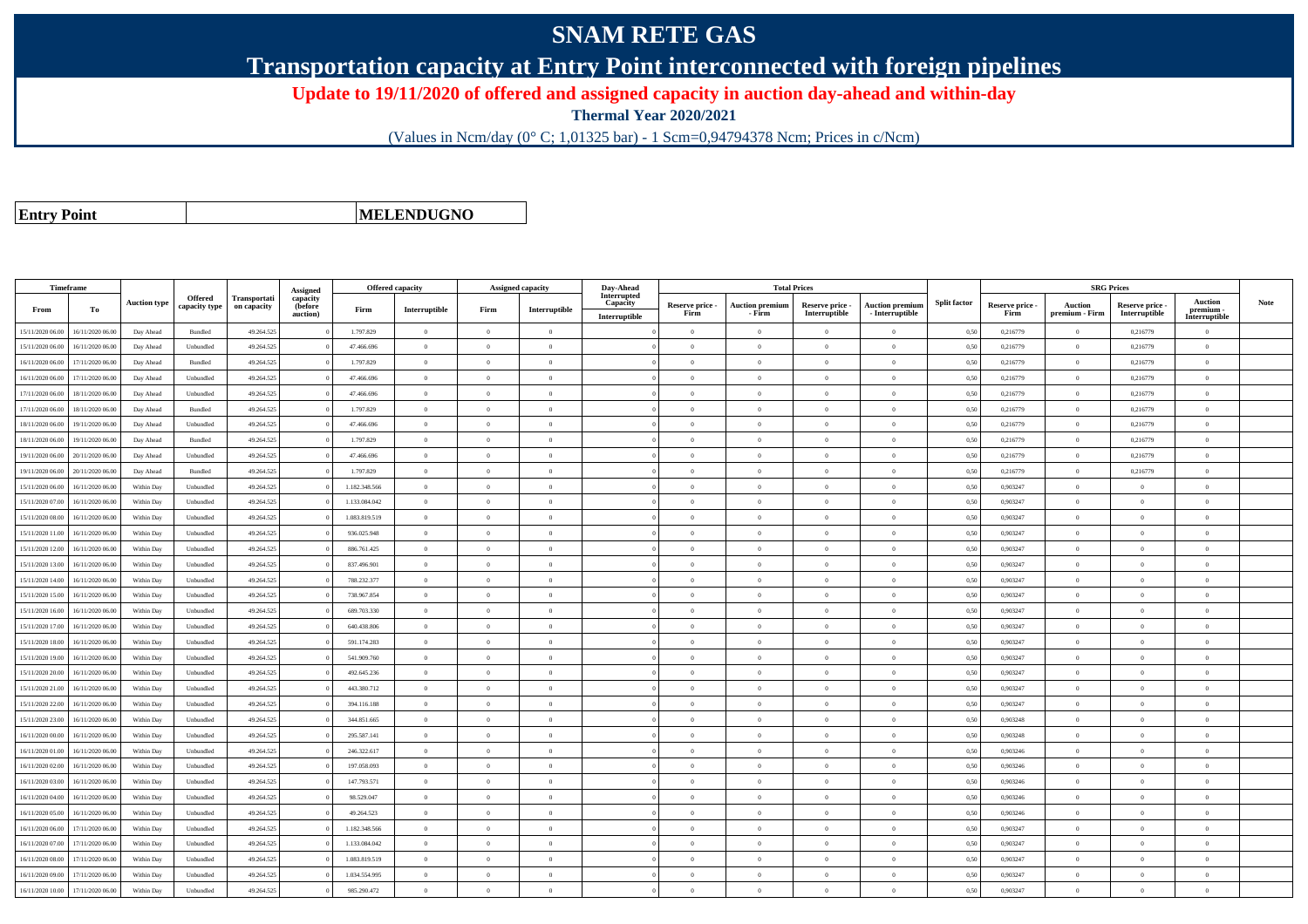| 16/11/2020 11:00<br>17/11/2020 06:00 | Within Day | Unbundled | 49.264.525 | 936.025.948   | $\overline{0}$ | $\overline{0}$   | $\overline{0}$ | $\theta$       | $\theta$       |                | $\theta$       | 0,50 | 0,903247 | $\theta$       | $\theta$       | $\theta$       |  |
|--------------------------------------|------------|-----------|------------|---------------|----------------|------------------|----------------|----------------|----------------|----------------|----------------|------|----------|----------------|----------------|----------------|--|
|                                      |            |           |            |               |                | $\overline{0}$   |                |                |                |                |                |      |          |                | $\theta$       |                |  |
| 16/11/2020 12.00<br>17/11/2020 06.0  | Within Day | Unbundled | 49.264.525 | 886.761.425   | $\overline{0}$ |                  | $\overline{0}$ | $\overline{0}$ | $\overline{0}$ | $\overline{0}$ | $\bf{0}$       | 0,50 | 0,903247 | $\,$ 0 $\,$    |                | $\overline{0}$ |  |
| 16/11/2020 13.00<br>17/11/2020 06.00 | Within Day | Unbundled | 49.264.525 | 837,496,901   | $\overline{0}$ | $\overline{0}$   | $\overline{0}$ | $\overline{0}$ | $\bf{0}$       | $\overline{0}$ | $\mathbf{0}$   | 0.50 | 0.903247 | $\theta$       | $\overline{0}$ | $\overline{0}$ |  |
| 16/11/2020 14.00<br>17/11/2020 06.00 | Within Day | Unbundled | 49.264.525 | 788.232.377   | $\overline{0}$ | $\overline{0}$   | $\overline{0}$ | $\overline{0}$ | $\overline{0}$ | $\overline{0}$ | $\bf{0}$       | 0,50 | 0,903247 | $\theta$       | $\theta$       | $\overline{0}$ |  |
| 16/11/2020 15.00<br>17/11/2020 06.00 | Within Day | Unbundled | 49.264.525 | 738.967.854   | $\overline{0}$ | $\overline{0}$   | $\bf{0}$       | $\overline{0}$ | $\theta$       | $\overline{0}$ | $\bf{0}$       | 0,50 | 0,903247 | $\theta$       | $\overline{0}$ | $\overline{0}$ |  |
| 16/11/2020 16.00<br>17/11/2020 06.00 | Within Day | Unbundled | 49.264.525 | 689.703.330   | $\overline{0}$ | $\overline{0}$   | $\overline{0}$ | $\overline{0}$ | $\overline{0}$ | $\Omega$       | $\overline{0}$ | 0.50 | 0.903247 | $\theta$       | $\overline{0}$ | $\overline{0}$ |  |
| 16/11/2020 17.00<br>17/11/2020 06.00 | Within Day | Unbundled | 49.264.525 | 640.438.806   | $\overline{0}$ | $\overline{0}$   | $\overline{0}$ | $\overline{0}$ | $\overline{0}$ | $\overline{0}$ | $\bf{0}$       | 0,50 | 0,903247 | $\theta$       | $\theta$       | $\overline{0}$ |  |
|                                      |            |           |            |               |                |                  |                |                |                |                |                |      |          |                |                |                |  |
| 16/11/2020 18.00<br>17/11/2020 06.00 | Within Day | Unbundled | 49.264.525 | 591.174.283   | $\overline{0}$ | $\overline{0}$   | $\overline{0}$ | $\overline{0}$ | $\overline{0}$ | $\overline{0}$ | $\bf{0}$       | 0,50 | 0,903247 | $\theta$       | $\theta$       | $\overline{0}$ |  |
| 16/11/2020 19.00<br>17/11/2020 06.00 | Within Day | Unbundled | 49.264.525 | 541.909.760   | $\overline{0}$ | $\overline{0}$   | $\overline{0}$ | $\overline{0}$ | $\overline{0}$ | $\overline{0}$ | $\mathbf{0}$   | 0.50 | 0.903247 | $\theta$       | $\overline{0}$ | $\overline{0}$ |  |
| 16/11/2020 20.00<br>17/11/2020 06.00 | Within Day | Unbundled | 49.264.525 | 492.645.236   | $\overline{0}$ | $\overline{0}$   | $\overline{0}$ | $\overline{0}$ | $\overline{0}$ | $\overline{0}$ | $\bf{0}$       | 0,50 | 0,903247 | $\,$ 0 $\,$    | $\theta$       | $\overline{0}$ |  |
| 16/11/2020 21.00<br>17/11/2020 06.0  | Within Day | Unbundled | 49.264.525 | 443.380.712   | $\overline{0}$ | $\overline{0}$   | $\bf{0}$       | $\overline{0}$ | $\bf{0}$       | $\overline{0}$ | $\bf{0}$       | 0,50 | 0,903247 | $\,$ 0 $\,$    | $\theta$       | $\overline{0}$ |  |
| 16/11/2020 22.00<br>17/11/2020 06.00 | Within Day | Unbundled | 49.264.525 | 394.116.188   | $\overline{0}$ | $\overline{0}$   | $\overline{0}$ | $\bf{0}$       | $\bf{0}$       | $\overline{0}$ | $\mathbf{0}$   | 0.50 | 0.903247 | $\bf{0}$       | $\overline{0}$ | $\overline{0}$ |  |
| 16/11/2020 23.00<br>17/11/2020 06.00 | Within Day | Unbundled | 49.264.525 | 344.851.665   | $\overline{0}$ | $\overline{0}$   | $\overline{0}$ | $\overline{0}$ | $\overline{0}$ | $\overline{0}$ | $\overline{0}$ | 0,50 | 0,903248 | $\theta$       | $\theta$       | $\overline{0}$ |  |
|                                      |            |           |            |               |                |                  |                |                |                |                |                |      |          |                |                |                |  |
| 17/11/2020 00:00<br>17/11/2020 06.00 | Within Day | Unbundled | 49.264.525 | 295.587.141   | $\overline{0}$ | $\overline{0}$   | $\bf{0}$       | $\bf{0}$       | $\overline{0}$ | $\overline{0}$ | $\bf{0}$       | 0,50 | 0,903248 | $\theta$       | $\theta$       | $\overline{0}$ |  |
| 17/11/2020 01.00<br>17/11/2020 06.00 | Within Day | Unbundled | 49.264.525 | 246.322.617   | $\overline{0}$ | $\overline{0}$   | $\overline{0}$ | $\overline{0}$ | $\overline{0}$ | $\theta$       | $\overline{0}$ | 0.50 | 0.903246 | $\theta$       | $\overline{0}$ | $\overline{0}$ |  |
| 17/11/2020 02.00<br>17/11/2020 06.00 | Within Day | Unbundled | 49.264.525 | 197.058.093   | $\overline{0}$ | $\overline{0}$   | $\overline{0}$ | $\overline{0}$ | $\overline{0}$ | $\overline{0}$ | $\bf{0}$       | 0,50 | 0,903246 | $\theta$       | $\theta$       | $\overline{0}$ |  |
| 17/11/2020 03:00<br>17/11/2020 06.00 | Within Day | Unbundled | 49.264.525 | 147.793.571   | $\overline{0}$ | $\overline{0}$   | $\bf{0}$       | $\overline{0}$ | $\overline{0}$ | $\overline{0}$ | $\bf{0}$       | 0,50 | 0,903246 | $\theta$       | $\theta$       | $\overline{0}$ |  |
| 17/11/2020 04.00<br>17/11/2020 06:00 | Within Day | Unbundled | 49.264.525 | 98.529.047    | $\overline{0}$ | $\overline{0}$   | $\overline{0}$ | $\overline{0}$ | $\overline{0}$ | $\overline{0}$ | $\mathbf{0}$   | 0.50 | 0.903246 | $\theta$       | $\theta$       | $\overline{0}$ |  |
| 17/11/2020 05:00<br>17/11/2020 06.00 | Within Day | Unbundled | 49.264.525 | 49.264.523    | $\overline{0}$ | $\overline{0}$   | $\overline{0}$ | $\overline{0}$ | $\overline{0}$ | $\overline{0}$ | $\bf{0}$       | 0,50 | 0,903246 | $\,$ 0 $\,$    | $\theta$       | $\overline{0}$ |  |
|                                      |            |           |            |               |                |                  |                |                |                |                |                |      |          |                |                |                |  |
| 17/11/2020 06.00<br>18/11/2020 06.00 | Within Day | Unbundled | 49.264.525 | 1.182.348.566 | $\overline{0}$ | $\overline{0}$   | $\overline{0}$ | $\bf{0}$       | $\bf{0}$       | $\overline{0}$ | $\bf{0}$       | 0,50 | 0,903247 | $\,$ 0 $\,$    | $\theta$       | $\overline{0}$ |  |
| 17/11/2020 07.00<br>18/11/2020 06.00 | Within Day | Unbundled | 49.264.525 | 1.133.084.042 | $\overline{0}$ | $\overline{0}$   | $\overline{0}$ | $\bf{0}$       | $\bf{0}$       | $\overline{0}$ | $\mathbf{0}$   | 0.50 | 0.903247 | $\theta$       | $\theta$       | $\overline{0}$ |  |
| 17/11/2020 08:00<br>18/11/2020 06.00 | Within Day | Unbundled | 49.264.525 | 1.083.819.519 | $\overline{0}$ | $\overline{0}$   | $\overline{0}$ | $\overline{0}$ | $\overline{0}$ | $\overline{0}$ | $\bf{0}$       | 0,50 | 0,903247 | $\theta$       | $\theta$       | $\overline{0}$ |  |
| 17/11/2020 09:00<br>18/11/2020 06.00 | Within Day | Unbundled | 49.264.525 | 1.034.554.995 | $\overline{0}$ | $\overline{0}$   | $\bf{0}$       | $\bf{0}$       | $\overline{0}$ | $\overline{0}$ | $\bf{0}$       | 0,50 | 0,903247 | $\,$ 0 $\,$    | $\theta$       | $\overline{0}$ |  |
| 17/11/2020 10.00<br>18/11/2020 06.00 | Within Day | Unbundled | 49.264.525 | 985.290.472   | $\overline{0}$ | $\overline{0}$   | $\overline{0}$ | $\overline{0}$ | $\overline{0}$ | $\Omega$       | $\overline{0}$ | 0.50 | 0.903247 | $\theta$       | $\overline{0}$ | $\overline{0}$ |  |
| 17/11/2020 11:00<br>18/11/2020 06.00 | Within Day | Unbundled | 49.264.525 | 936.025.948   | $\overline{0}$ | $\overline{0}$   | $\overline{0}$ | $\overline{0}$ | $\overline{0}$ | $\overline{0}$ | $\bf{0}$       | 0,50 | 0,903247 | $\theta$       | $\theta$       | $\overline{0}$ |  |
|                                      |            |           |            |               |                |                  |                |                |                |                |                |      |          |                |                |                |  |
| 17/11/2020 12:00<br>18/11/2020 06.00 | Within Day | Unbundled | 49.264.525 | 886.761.425   | $\overline{0}$ | $\overline{0}$   | $\overline{0}$ | $\overline{0}$ | $\overline{0}$ | $\overline{0}$ | $\bf{0}$       | 0,50 | 0,903247 | $\theta$       | $\theta$       | $\overline{0}$ |  |
| 17/11/2020 13.00<br>18/11/2020 06.00 | Within Day | Unbundled | 49.264.525 | 837,496,901   | $\overline{0}$ | $\overline{0}$   | $\overline{0}$ | $\overline{0}$ | $\overline{0}$ | $\overline{0}$ | $\mathbf{0}$   | 0.50 | 0.903247 | $\theta$       | $\overline{0}$ | $\overline{0}$ |  |
| 17/11/2020 14:00<br>18/11/2020 06.00 | Within Day | Unbundled | 49.264.525 | 788.232.377   | $\overline{0}$ | $\overline{0}$   | $\overline{0}$ | $\overline{0}$ | $\overline{0}$ | $\overline{0}$ | $\bf{0}$       | 0,50 | 0,903247 | $\theta$       | $\theta$       | $\overline{0}$ |  |
| 17/11/2020 15:00<br>18/11/2020 06.00 | Within Day | Unbundled | 49.264.525 | 738.967.854   | $\overline{0}$ | $\overline{0}$   | $\overline{0}$ | $\bf{0}$       | $\bf{0}$       | $\overline{0}$ | $\bf{0}$       | 0,50 | 0,903247 | $\,$ 0 $\,$    | $\bf{0}$       | $\overline{0}$ |  |
| 17/11/2020 16.00<br>18/11/2020 06.00 | Within Day | Unbundled | 49.264.525 | 689.703.330   | $\overline{0}$ | $\overline{0}$   | $\overline{0}$ | $\bf{0}$       | $\bf{0}$       | $\overline{0}$ | $\mathbf{0}$   | 0.50 | 0.903247 | $\bf{0}$       | $\overline{0}$ | $\overline{0}$ |  |
| 17/11/2020 17:00<br>18/11/2020 06:00 | Within Day | Unbundled | 49.264.525 | 640.438.806   | $\overline{0}$ | $\overline{0}$   | $\overline{0}$ | $\overline{0}$ | $\overline{0}$ | $\Omega$       | $\overline{0}$ | 0.50 | 0,903247 | $\theta$       | $\theta$       | $\overline{0}$ |  |
| 17/11/2020 18.00<br>18/11/2020 06.00 | Within Day | Unbundled | 49.264.525 | 591.174.283   | $\overline{0}$ | $\overline{0}$   | $\overline{0}$ | $\bf{0}$       | $\overline{0}$ | $\overline{0}$ | $\bf{0}$       | 0,50 | 0,903247 | $\theta$       | $\theta$       | $\overline{0}$ |  |
|                                      |            |           |            |               |                |                  |                |                |                |                |                |      |          |                |                |                |  |
| 17/11/2020 19.00<br>18/11/2020 06:00 | Within Day | Unbundled | 49.264.525 | 541.909.760   | $\overline{0}$ | $\overline{0}$   | $\overline{0}$ | $\overline{0}$ | $\overline{0}$ | $\Omega$       | $\overline{0}$ | 0.50 | 0.903247 | $\theta$       | $\overline{0}$ | $\overline{0}$ |  |
| 17/11/2020 20.00<br>18/11/2020 06.00 | Within Day | Unbundled | 49.264.525 | 492.645.236   | $\overline{0}$ | $\overline{0}$   | $\overline{0}$ | $\overline{0}$ | $\overline{0}$ | $\Omega$       | $\overline{0}$ | 0.50 | 0,903247 | $\theta$       | $\theta$       | $\overline{0}$ |  |
| 17/11/2020 21.00<br>18/11/2020 06.00 | Within Day | Unbundled | 49.264.525 | 443.380.712   | $\overline{0}$ | $\overline{0}$   | $\overline{0}$ | $\bf{0}$       | $\overline{0}$ | $\overline{0}$ | $\bf{0}$       | 0,50 | 0,903247 | $\,$ 0 $\,$    | $\theta$       | $\overline{0}$ |  |
| 17/11/2020 22.00<br>18/11/2020 06:00 | Within Day | Unbundled | 49.264.525 | 394.116.188   | $\overline{0}$ | $\overline{0}$   | $\overline{0}$ | $\overline{0}$ | $\overline{0}$ | $\overline{0}$ | $\mathbf{0}$   | 0.50 | 0.903247 | $\bf{0}$       | $\theta$       | $\overline{0}$ |  |
| 17/11/2020 23.00<br>18/11/2020 06.00 | Within Day | Unbundled | 49.264.525 | 344.851.665   | $\overline{0}$ | $\overline{0}$   | $\overline{0}$ | $\overline{0}$ | $\overline{0}$ | $\overline{0}$ | $\overline{0}$ | 0.50 | 0,903248 | $\theta$       | $\theta$       | $\overline{0}$ |  |
| 18/11/2020 00:00<br>18/11/2020 06.00 | Within Day | Unbundled | 49.264.525 | 295.587.141   | $\overline{0}$ | $\overline{0}$   | $\overline{0}$ | $\bf{0}$       | $\bf{0}$       | $\overline{0}$ | $\bf{0}$       | 0,50 | 0,903248 | $\,$ 0 $\,$    | $\bf{0}$       | $\overline{0}$ |  |
|                                      |            |           |            |               |                |                  |                |                |                |                |                |      |          |                |                |                |  |
| 18/11/2020 01.00<br>18/11/2020 06.00 | Within Day | Unbundled | 49.264.525 | 246.322.617   | $\overline{0}$ | $\overline{0}$   | $\overline{0}$ | $\bf{0}$       | $\bf{0}$       | $\overline{0}$ | $\mathbf{0}$   | 0.50 | 0.903246 | $\bf{0}$       | $\theta$       | $\overline{0}$ |  |
| 18/11/2020 02:00<br>18/11/2020 06.00 | Within Day | Unbundled | 49.264.525 | 197.058.093   | $\overline{0}$ | $\overline{0}$   | $\overline{0}$ | $\overline{0}$ | $\overline{0}$ | $\Omega$       | $\overline{0}$ | 0.50 | 0,903246 | $\theta$       | $\theta$       | $\overline{0}$ |  |
| 18/11/2020 03:00<br>18/11/2020 06.00 | Within Day | Unbundled | 49.264.525 | 147.793.571   | $\overline{0}$ | $\overline{0}$   | $\overline{0}$ | $\bf{0}$       | $\overline{0}$ | $\overline{0}$ | $\bf{0}$       | 0,50 | 0,903246 | $\,$ 0 $\,$    | $\theta$       | $\overline{0}$ |  |
| 18/11/2020 04.00<br>18/11/2020 06.00 | Within Day | Unbundled | 49.264.525 | 98.529.047    | $\overline{0}$ | $\overline{0}$   | $\overline{0}$ | $\overline{0}$ | $\overline{0}$ | $\theta$       | $\overline{0}$ | 0.50 | 0.903246 | $\theta$       | $\overline{0}$ | $\theta$       |  |
| 18/11/2020 05:00<br>18/11/2020 06.00 | Within Day | Unbundled | 49.264.525 | 49.264.523    | $\overline{0}$ | $\overline{0}$   | $\overline{0}$ | $\overline{0}$ | $\overline{0}$ | $\theta$       | $\overline{0}$ | 0.50 | 0,903246 | $\theta$       | $\theta$       | $\overline{0}$ |  |
| 18/11/2020 06:00<br>19/11/2020 06.00 | Within Day | Unbundled | 49.264.525 | 1.182.348.566 | $\overline{0}$ | $\overline{0}$   | $\bf{0}$       | $\overline{0}$ | $\bf{0}$       | $\overline{0}$ | $\bf{0}$       | 0,50 | 0,903247 | $\,$ 0 $\,$    | $\bf{0}$       | $\overline{0}$ |  |
| 18/11/2020 07:00 19/11/2020 06:00    | Within Day | Unbundled | 49.264.525 | 1 133 084 042 | $\bf{0}$       | $\boldsymbol{0}$ |                | $\bf{0}$       |                |                | $\theta$       | 0,50 | 0,903247 | $\Omega$       | $\overline{0}$ |                |  |
|                                      |            |           |            |               |                |                  |                |                |                |                |                |      |          |                |                |                |  |
| 18/11/2020 08:00 19/11/2020 06:00    | Within Dav | Unbundled | 49.264.525 | 1.083.819.519 | $\overline{0}$ | $\overline{0}$   | $\overline{0}$ | $\overline{0}$ | $\overline{0}$ | $\overline{0}$ | $\overline{0}$ | 0,50 | 0,903247 | $\theta$       | $\theta$       | $\overline{0}$ |  |
| 18/11/2020 09:00<br>19/11/2020 06.00 | Within Day | Unbundled | 49.264.525 | 1.034.554.995 | $\overline{0}$ | $\overline{0}$   | $\overline{0}$ | $\bf{0}$       | $\overline{0}$ | $\overline{0}$ | $\mathbf{0}$   | 0,50 | 0,903247 | $\bf{0}$       | $\overline{0}$ | $\bf{0}$       |  |
| 18/11/2020 10.00<br>19/11/2020 06.00 | Within Day | Unbundled | 49.264.525 | 985.290.472   | $\overline{0}$ | $\overline{0}$   | $\overline{0}$ | $\,$ 0 $\,$    | $\bf{0}$       | $\overline{0}$ | $\mathbf{0}$   | 0.50 | 0.903247 | $\overline{0}$ | $\bf{0}$       | $\,$ 0 $\,$    |  |
| 18/11/2020 11:00<br>19/11/2020 06:00 | Within Day | Unbundled | 49.264.525 | 936.025.948   | $\overline{0}$ | $\overline{0}$   | $\overline{0}$ | $\overline{0}$ | $\overline{0}$ | $\overline{0}$ | $\mathbf{0}$   | 0,50 | 0,903247 | $\overline{0}$ | $\theta$       | $\overline{0}$ |  |
| 18/11/2020 12:00<br>19/11/2020 06.00 | Within Day | Unbundled | 49.264.525 | 886.761.425   | $\overline{0}$ | $\overline{0}$   | $\overline{0}$ | $\overline{0}$ | $\bf{0}$       | $\overline{0}$ | $\mathbf{0}$   | 0,50 | 0,903247 | $\overline{0}$ | $\bf{0}$       | $\overline{0}$ |  |
| 18/11/2020 13.00<br>19/11/2020 06.00 | Within Day | Unbundled | 49.264.525 | 837.496.901   | $\overline{0}$ | $\overline{0}$   | $\overline{0}$ | $\bf{0}$       | $\overline{0}$ | $\overline{0}$ | $\mathbf{0}$   | 0.50 | 0.903247 | $\,$ 0 $\,$    | $\theta$       | $\,$ 0         |  |
|                                      |            |           |            |               |                |                  |                |                |                |                |                |      |          |                |                |                |  |
| 18/11/2020 14:00<br>19/11/2020 06.00 | Within Day | Unbundled | 49.264.525 | 788.232.377   | $\overline{0}$ | $\overline{0}$   | $\overline{0}$ | $\overline{0}$ | $\overline{0}$ | $\overline{0}$ | $\mathbf{0}$   | 0,50 | 0,903247 | $\overline{0}$ | $\theta$       | $\overline{0}$ |  |
| 18/11/2020 15:00<br>19/11/2020 06.00 | Within Day | Unbundled | 49.264.525 | 738.967.854   | $\overline{0}$ | $\overline{0}$   | $\overline{0}$ | $\bf{0}$       | $\overline{0}$ | $\overline{0}$ | $\,$ 0 $\,$    | 0,50 | 0,903247 | $\bf{0}$       | $\bf{0}$       | $\overline{0}$ |  |
| 18/11/2020 16.00<br>19/11/2020 06.00 | Within Day | Unbundled | 49.264.525 | 689.703.330   | $\overline{0}$ | $\overline{0}$   | $\overline{0}$ | $\bf{0}$       | $\bf{0}$       | $\overline{0}$ | $\,$ 0 $\,$    | 0.50 | 0.903247 | $\overline{0}$ | $\overline{0}$ | $\,$ 0         |  |
| 18/11/2020 17:00<br>19/11/2020 06:00 | Within Dav | Unbundled | 49.264.525 | 640.438.806   | $\overline{0}$ | $\overline{0}$   | $\overline{0}$ | $\overline{0}$ | $\overline{0}$ | $\overline{0}$ | $\mathbf{0}$   | 0,50 | 0,903247 | $\overline{0}$ | $\theta$       | $\overline{0}$ |  |
| 18/11/2020 18.00<br>19/11/2020 06.00 | Within Day | Unbundled | 49.264.525 | 591.174.283   | $\overline{0}$ | $\overline{0}$   | $\overline{0}$ | $\overline{0}$ | $\bf{0}$       | $\overline{0}$ | $\mathbf{0}$   | 0,50 | 0,903247 | $\bf{0}$       | $\bf{0}$       | $\overline{0}$ |  |
| 18/11/2020 19:00 19/11/2020 06:00    | Within Day | Unbundled | 49.264.525 | 541.909.760   | $\overline{0}$ | $\overline{0}$   | $\overline{0}$ | $\bf{0}$       | $\,$ 0         | $\overline{0}$ | $\,$ 0 $\,$    | 0,50 | 0,903247 | $\overline{0}$ | $\,$ 0 $\,$    | $\,$ 0 $\,$    |  |
|                                      |            |           |            |               |                |                  |                |                |                |                |                |      |          |                |                |                |  |